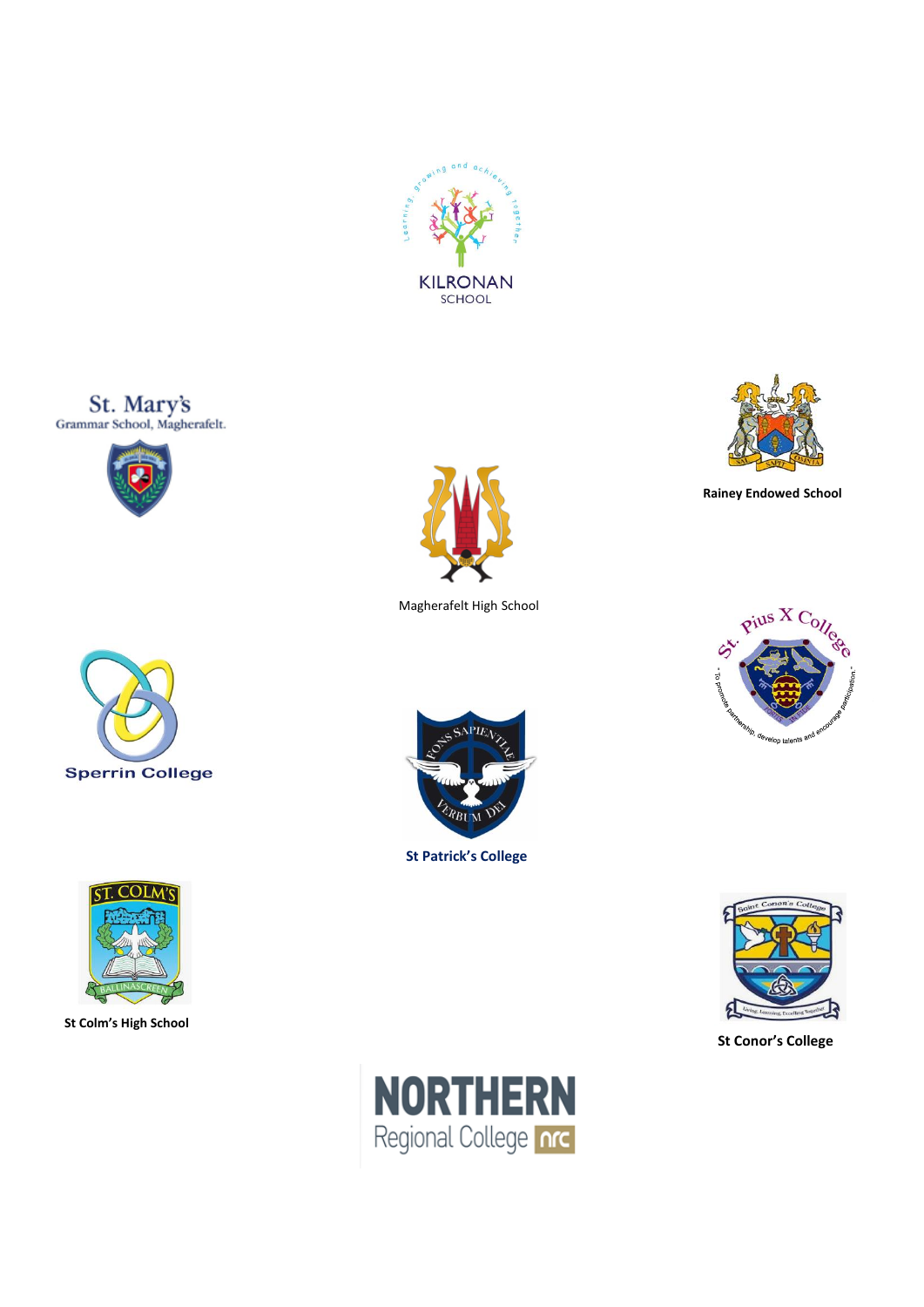Kilronan Special School Magherafelt High School Rainey Endowed School Sperrin Integrated College St Colm's High School (Draperstown) St Conor's College (Clady & Kilrea) St Mary's Grammar School St Patrick's College (Maghera) St Pius X College

# **Magherafelt & Rural Learning Partnership (MRLP)**

**Consortium Policy** 

## **For Centre Determined Grades**

## **Within the MRLP Consortium**

# **Summer 2021**

Adopted by Board of Governors on 21st April 2021

Issued to staff on 23rd April 2021

Responsible: Aine Bradley

(Head of Centre)

To be read in conjunction with each school's Examinations Policy, Assessment Policy and Access Arrangements Policy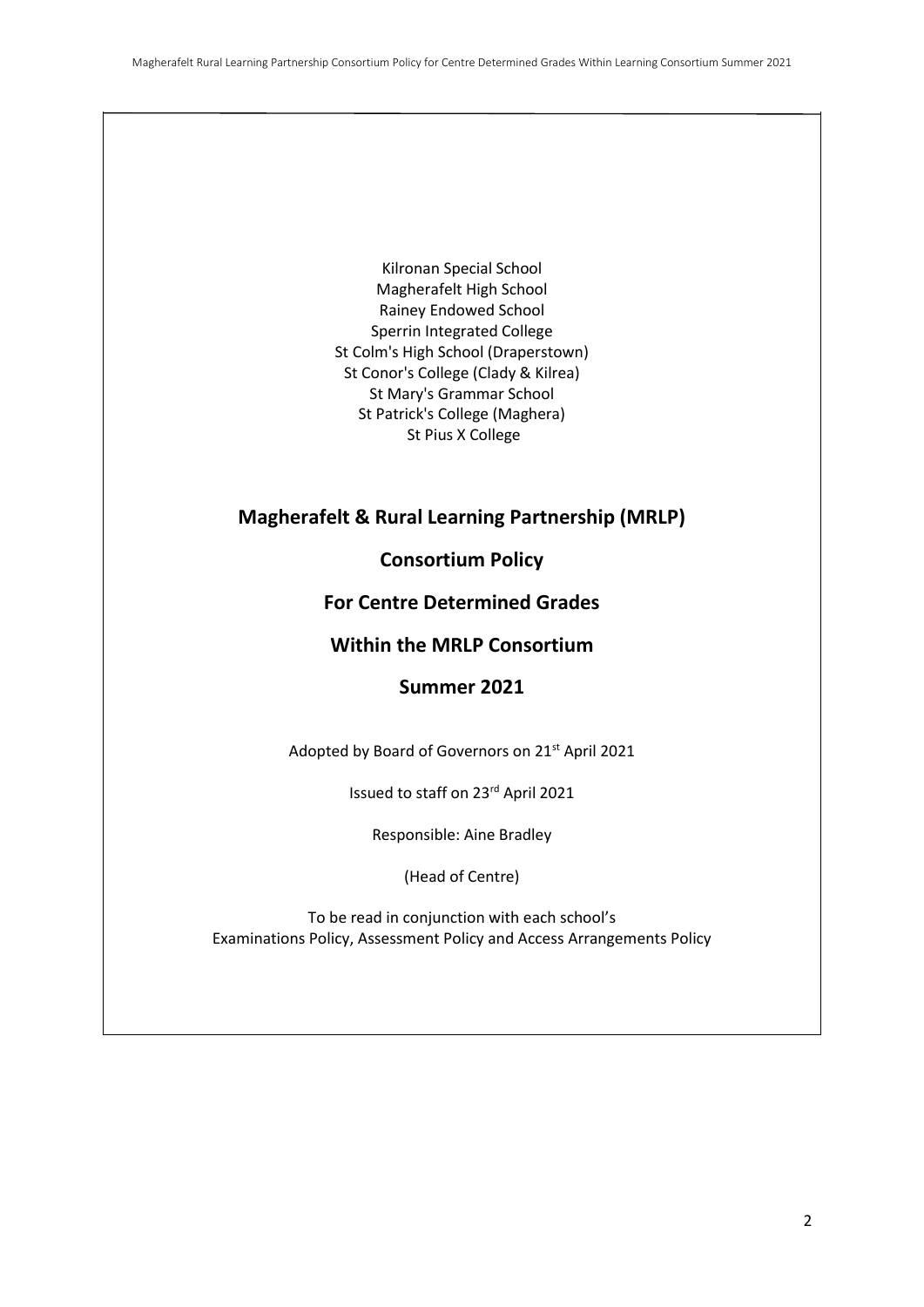#### **Statement of Intent**

On 6 January 2021, the Minister of Education, Peter Weir MLA, cancelled all CCEA GCSE, AS and A2 examinations scheduled for January, February, May, and June 2021. Instead, by Formal Direction of the Minister dated 2 March 2021, the approach to awarding grades in Summer 2021 will be based on teacher professional judgements, with moderation. This policy, which applies to GCSE, AS and A level qualifications offered by CCEA and all other awarding organisations, is intended to support teachers and school leaders in submitting appropriate Centre Determined Grades for each student.

In 2021, centres are asked to use a range of evidence to arrive at a professional and academic judgement of the standard at which each student is performing in the context of the specification for which they are entered and from this provide a grade to CCEA and other awarding bodies. This is different from 2020, when centres were asked to supply a centre assessment grade based on their judgement of the grade a student would likely have achieved if they had been able to complete examinations.

The purpose of this policy is:

- to ensure that the effective operation of the Centre Determined Grades process produces fair, objective, consistent and timely outcomes within and across departments
- to ensure that all staff involved in producing Centre Determined Grades know, understand, and can complete their roles in the process as published by CCEA and any other awarding body
- to ensure that Centre Determined Grades are produced in line with the process as published by CCEA and any other awarding body, using the professional judgement of teachers, with internal moderation, ensuring quality and accuracy of the grades submitted to CCEA and any other awarding body; and
- to ensure that the centre meets its obligations in relation to relevant legislation.

It is the responsibility of everyone involved in the generation of Centre Determined Grades to read, understand, and implement this policy.

The Centre Determined Grades policy will be in line with CCEA Alternative Arrangements – Process for Heads of Centre, and JCQ guidance for Heads of Centre, subject specific guidance and other CCEA and JCQ guidance and information issued in relation to Summer 2021.

All staff involved in centre determined grades will support the implementation of alternative arrangements as set out by CCEA and any other awarding body including the CCEA review stage. Staff will familiarise themselves with all relevant guidance provided by CCEA, the JCQ requirements and the relevant centre policies.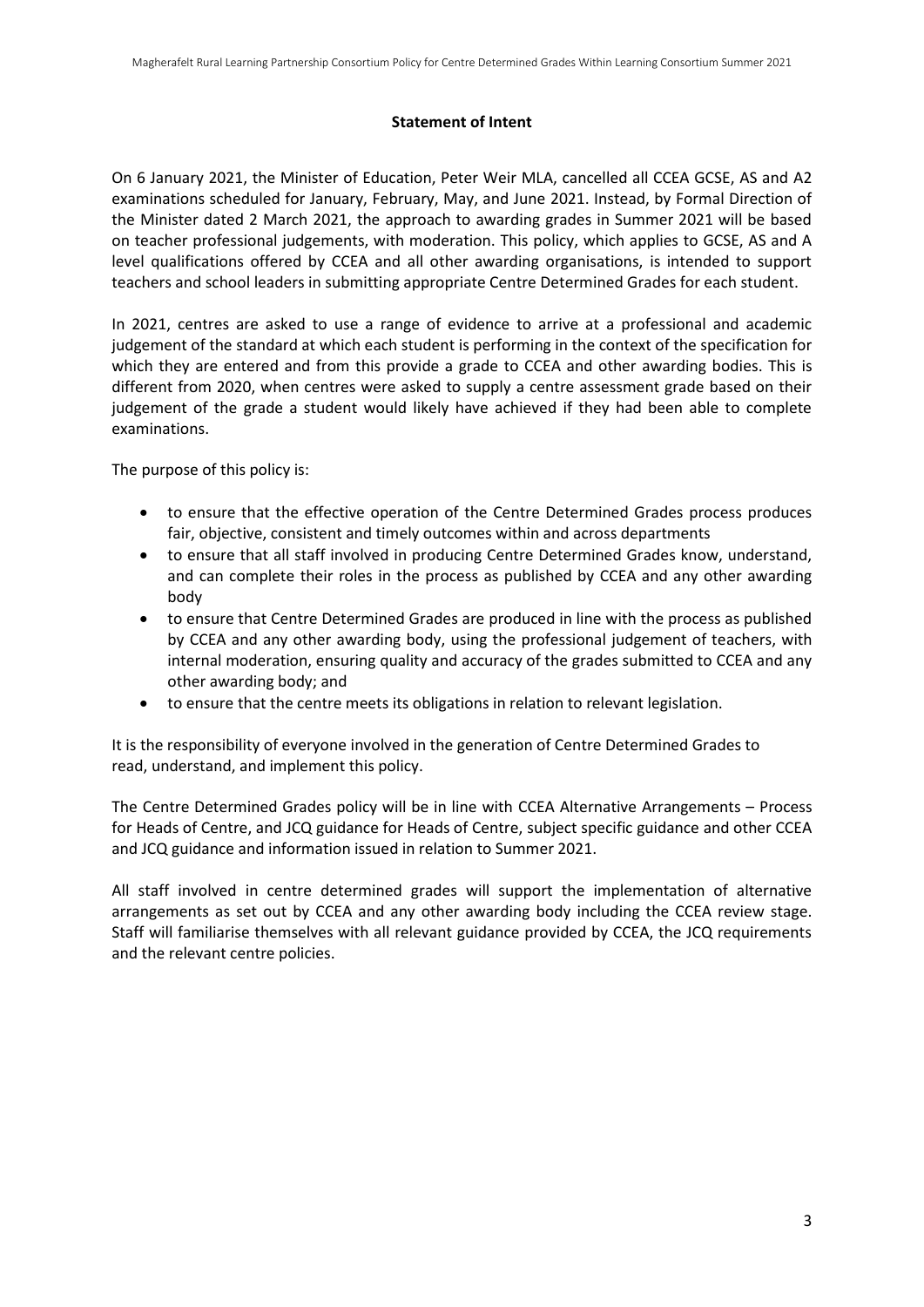#### **Process Overview**

There is a five-step process for the Summer 2021 awarding arrangements as outlined in the CCEA Alternative Arrangements – Process for Heads of Centre.

#### **1. Guidance, Information and Readiness (March, April)** *(Centre Leadership Team, Heads of Department (HoD) and teaching staff)*

CIEA training has been undertaken by designated senior staff and disseminated to teaching staff.

CCEA guidance documentation shared and understood by all involved staff. Centre fully participates in support offered by CCEA and other partner bodies, such as EA and CCMS.

Centres agree their quality assurance process to ensure consistency across teachers, subjects, and departments.

Centre policy for awarding Centre Determined Grades developed, documented, and shared with all staff. Policies to be sent to CCEA by 23 April so they are available for review at grade submission stage.

Preliminary consideration of value of available evidence

### **2. Evidence Gathering and Provision of Assessment Resource (March, April, and May)** *(Centre Leadership Team, HoD and teaching staff)*

Completion and marking of defined assessments in line with centre policy; for example, this could comprise CCEA assessment resources which will be available from April 2021.

All other available evidence collated and documented

### **3. Centre Professional Judgement and Moderation (April and May)** *(Head of Centre, Centre Leadership Team, Heads of Department (HoD) and teaching staff)*

All available evidence moderated in line with centre policy

Any potential bias in Centre Determined Grades and outcomes considered

Centre Determined Grade outcomes reviewed by senior leadership teams

Head of Centre sign-off and submission of Centre Determined Grades

**4. Review of Evidence and Award (June and July)** *(Head of Centre and CCEA personnel)*

Centre evidence and grade outcomes reviewed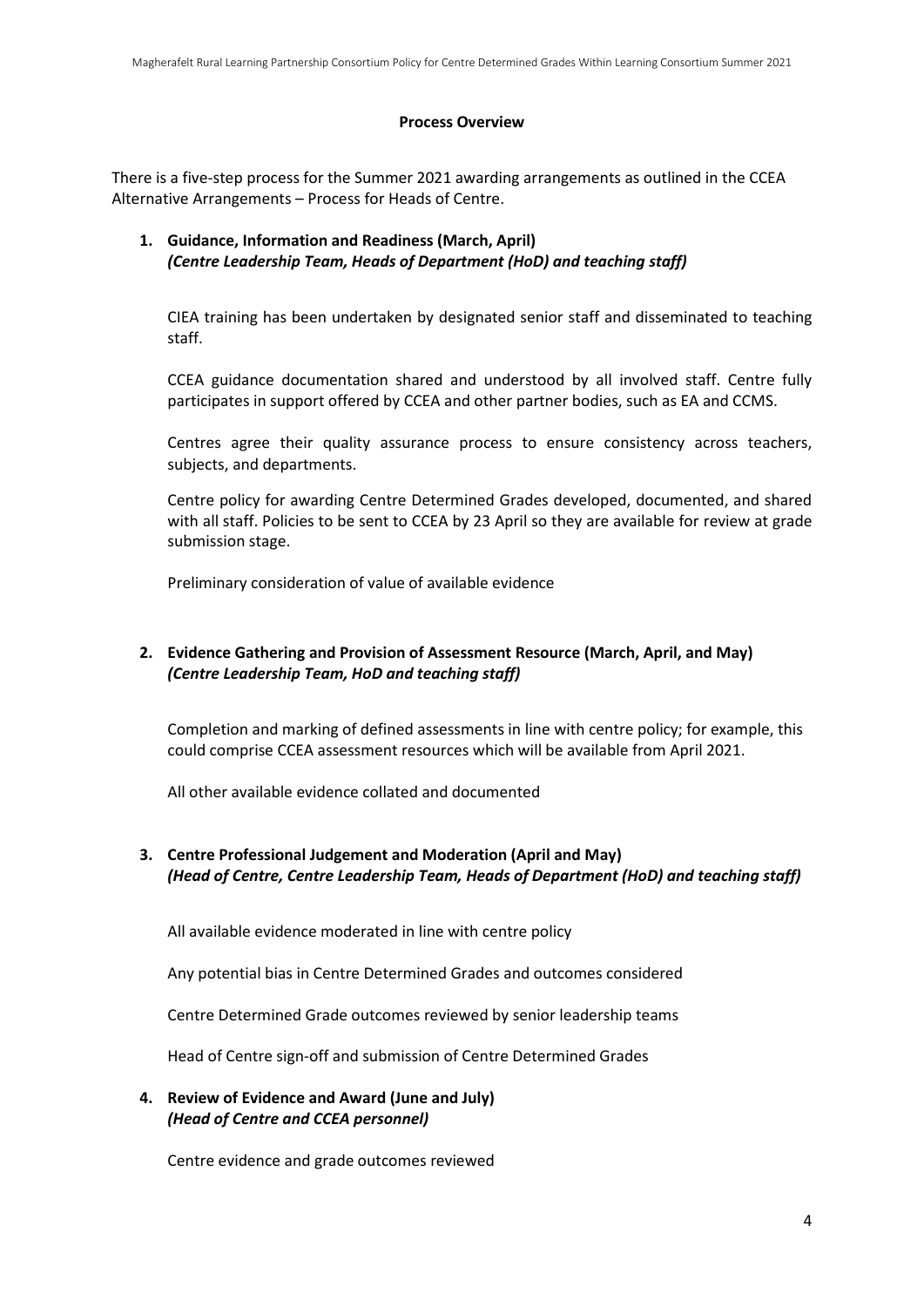If evidence submitted is considered reasonable, centre grades proceed to award. If necessary, additional evidence requested and reviewed.

Where CCEA still has concerns, there will be engagement with the centre and, in some cases, this may require the centre to re-run their grading process.

#### **5. Post-Award Review Service (August and September)** *(Head of Centre and CCEA personnel)*

After the issue of results, students will have the right to appeal to their centres and to CCEA.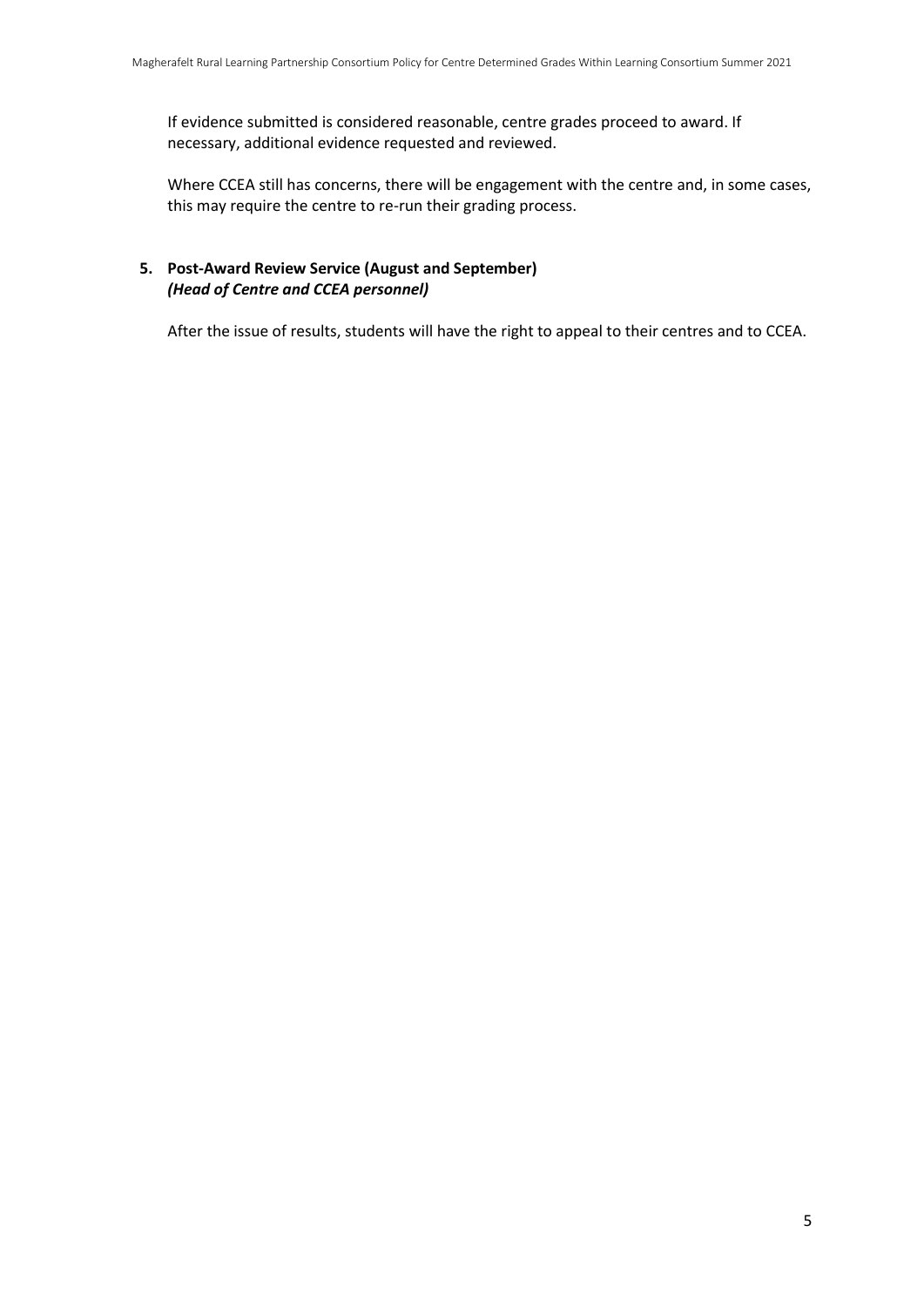#### **Roles and Responsibilities**

#### **Roles and responsibilities of Saint Conor's College staff are outlined below:**

The Board of Governors is responsible for approving the policy for producing Centre Determined Grades and must notify CCEA or any other awarding body of arrangements should the Head of Centre be unavailable to confirm the Centre Determined Grades.

The Head of Centre, A Bradley, has overall responsibility for the centre as an examinations centre and will ensure the roles and responsibilities of all staff are defined. The Head of Centre will confirm that Centre Determined Grade judgements are accurate and represent the professional judgement made by staff. The Head of Centre will ensure that the method of determining grades by the centre (in line with processes published by CCEA or any other awarding body) uses the professional judgement of teachers, with internal moderation and participation in an external review process set out by CCEA or any other awarding body. The Head of Centre will work collaboratively with CCEA or any other awarding body in terms of engaging with professional dialogue and the provision of evidence as requested.

The Vice Principal, E McMullan (or other designated person / consortium representative who represents the school for the Magherafelt and Rural Learning Partnership) work collaboratively, communicating with other schools, engage in professional dialogue and ensure there is provision of properly authenticated evidence for Centre Designated Grades which will be moderated by the relevant Head of Centre. Please see addendum for specific details pertaining to Northern Regional College.

The Senior Leadership Team will provide support to staff involved in producing Centre Determined Grades. They will support the Head of Centre in the quality assurance of the final Centre Determined Grades. They have a role in achieving a consistent approach across departments and authenticating the preliminary outcomes in subjects where there is only one teacher. This will be agreed on a caseby-case basis but may include, for example, Senior Leaders or the Head of Centre validating the outcomes after comparing them with outcomes in associated subject areas where applicable. Those who attended the CCEA Chartered Institute of Educational Assessors (CIEA) training, M Watson and P Bradley, will act as Lead Assessors in their centre and disseminate the content of the programme to all teachers involved in producing Centre Determined Grades.

The Examinations Officer, M Watson, is responsible for ensuring accurate and timely entries are submitted to CCEA or any other awarding body. They must ensure that all information from CCEA or any other awarding body is shared promptly with all relevant staff. The examinations Officer will ensure that they know, understand, and can use the CCEA Centre Manager Applications or any other exam body portal. They will ensure that the centre's systems for data capture are enabled and that the Centre Determined Grades are submitted for each candidate entry by the published date(s) for Summer 2021. The Examinations Officer is responsible for the administration of the final Centre Determined Grades and for managing the post-results services within the centre.

Heads of Department are responsible for supporting departmental staff and ensuring all staff conduct assessments under the appropriate levels of control and have the information required to make accurate and fair judgements. They will ensure that a Head of Department Checklist is completed for each qualification that they are submitting. Additional support and, where appropriate, quality assurance measures will be provided for newly qualified teachers.

Teachers are responsible for ensuring that they conduct assessments (which may include the optional assessment resource) under the centre's appropriate levels of control, where it is safe to do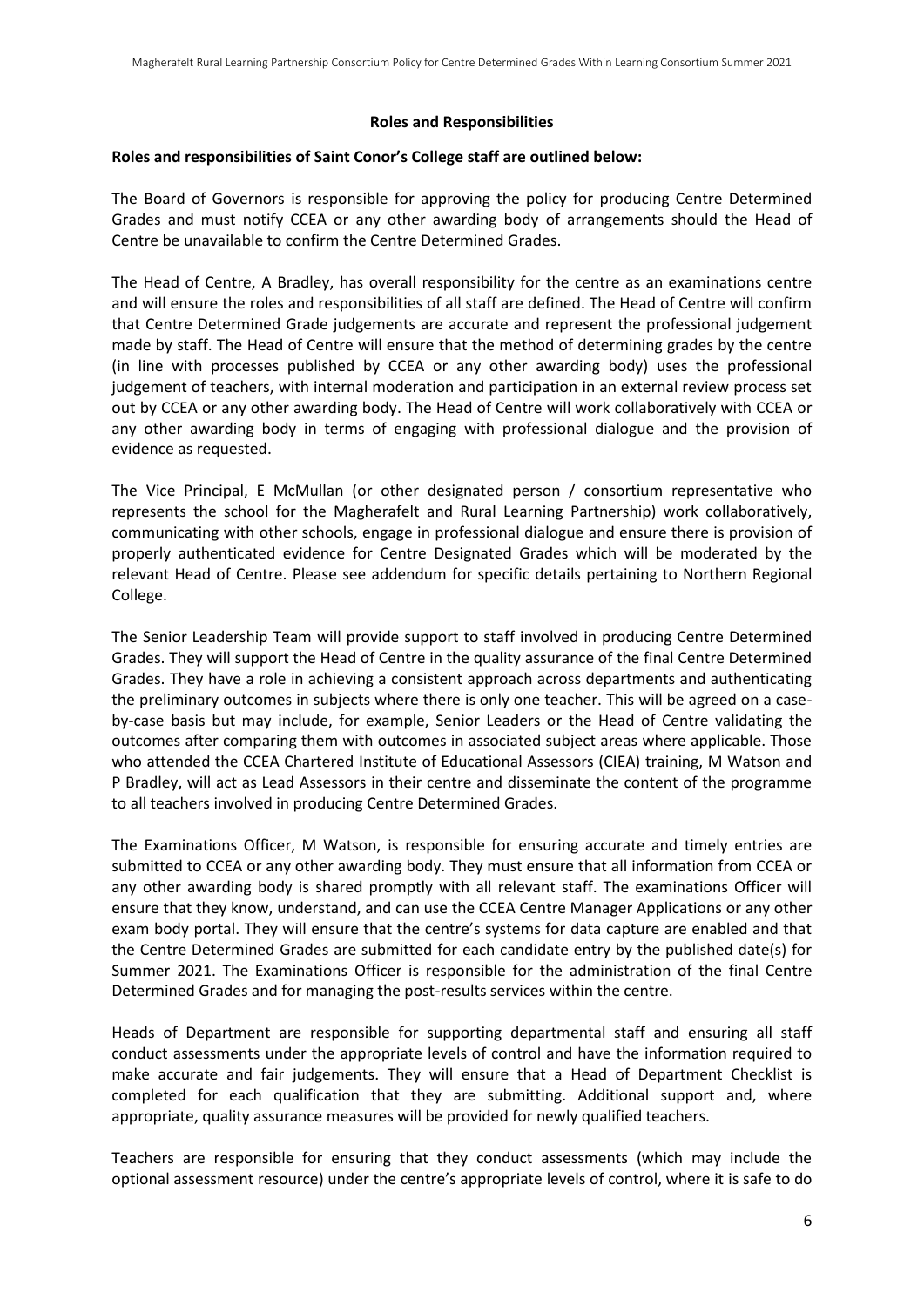so, and that they have sufficient evidence, in line with the centre policy, to support Centre Determined Grades for each candidate they have entered for a qualification. They must ensure that the Centre Determined Grade they assign to each candidate is a fair, valid, and reliable reflection of the assessed evidence available for each candidate. Centres must ensure records are kept similar to the Candidate Assessment Record to include a description of the assessment evidence used, the level of control for each assessment considered, and any other evidence that explains the final Centre Determined Grade submitted. Teachers have the responsibility for internal standardisation and moderating candidates' work, in conjunction with departmental colleagues and Senior Leaders as required. They must securely store and be able to retrieve evidence to support their decisions. The CCEA Candidate Assessment Records will be required for the candidates sampled by CCEA. The knowledge, expertise, and professionalism of the staff of Saint Conor's College is central to determining Centre Determined Grades.

**Students** will be expected to have attendance which is deemed to be acceptable by school (as outlined in the school's attendance policy), to submit work which is the best of their ability, to adhere to school policy and meet internal deadlines for submission of work. Where the centre or individual teachers are put under improper pressure from a candidate to influence the decisionmaking on a grade this will be reported to CCEA or any other awarding body, who may investigate this as potential malpractice or maladministration.

**Parents** should support learners by ensuring good attendance, having awareness of school policy, and ensuring their children adhere to internal deadlines for submission of work. Where the centre or individual teachers are put under improper pressure from a candidate or their parent/guardian to influence the decision-making on a grade this will be reported to CCEA or any other awarding body, who may investigate this as potential malpractice or maladministration.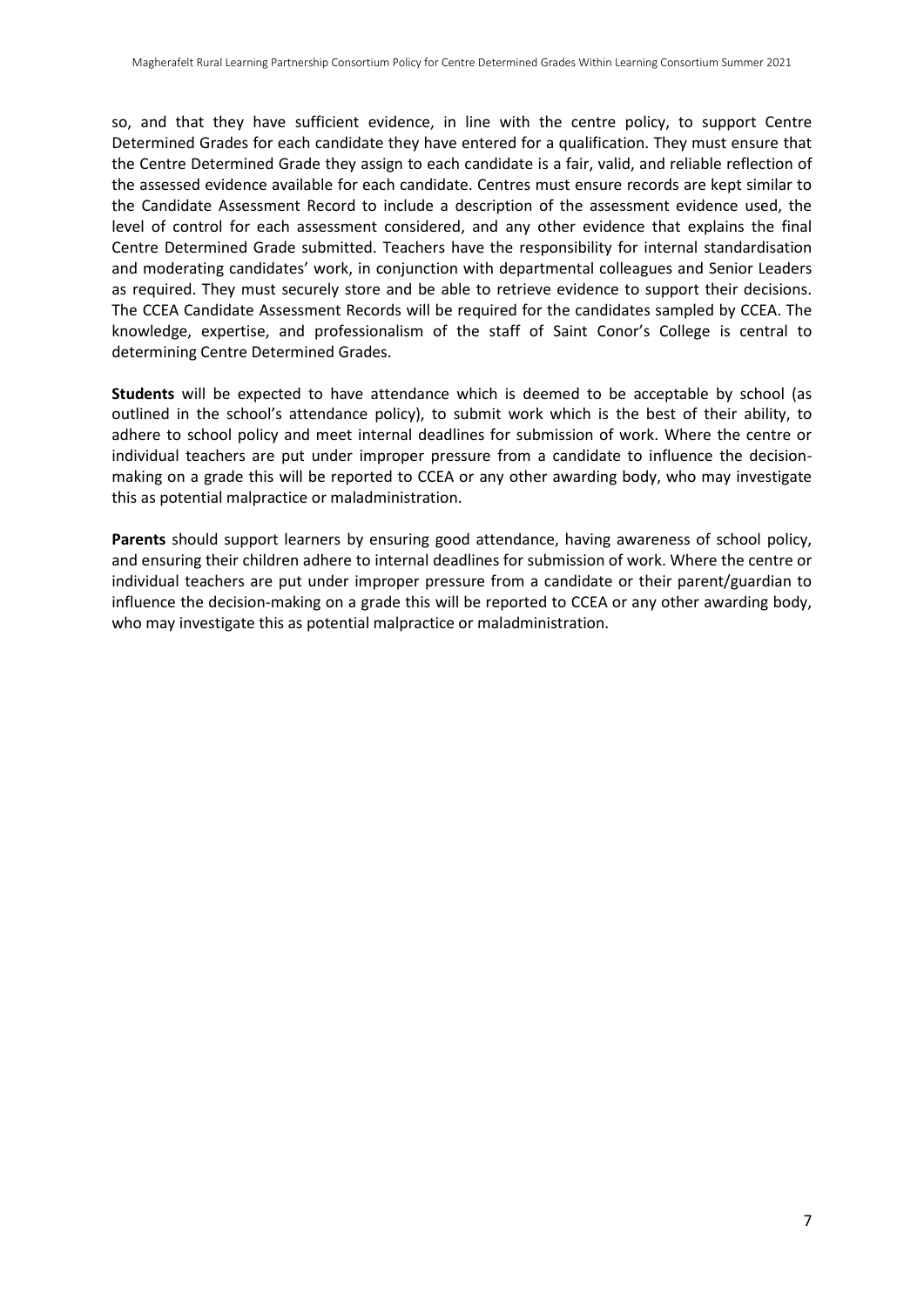#### **Training, Support and Guidance**

Teachers involved in determining grades must attend any centre-based training provided. Saint Conor's College will engage fully with all training and support that CCEA or any other exam board has provided, including web-based support and training. Further general and subject-specific support and guidance can be found on the following examination board websites:

[www.ccea.org.uk](http://www.ccea.org.uk/) [www.aqa.org.uk](http://www.aqa.org.uk/) [www.eduqas.co.uk](http://www.eduqas.co.uk/) www.ocr.org.uk https://qualifications.pearson.com/en/campaigns/pearson-covid-19.html

The centre policy will be supported through training provided by CCEA to Senior Leaders through the CIEA. Senior Leaders will disseminate this training to all teachers involved in producing Centre Determined Grades. If relevant staff are unable to attend subject support meetings or training, they must delegate to the most suitable alternative member of staff and ensure that the information is shared at the earliest possible opportunity with all relevant staff. The Examinations Officer should be notified if no one from a department has been able to attend support meetings and the Head of Centre will consider how this is addressed.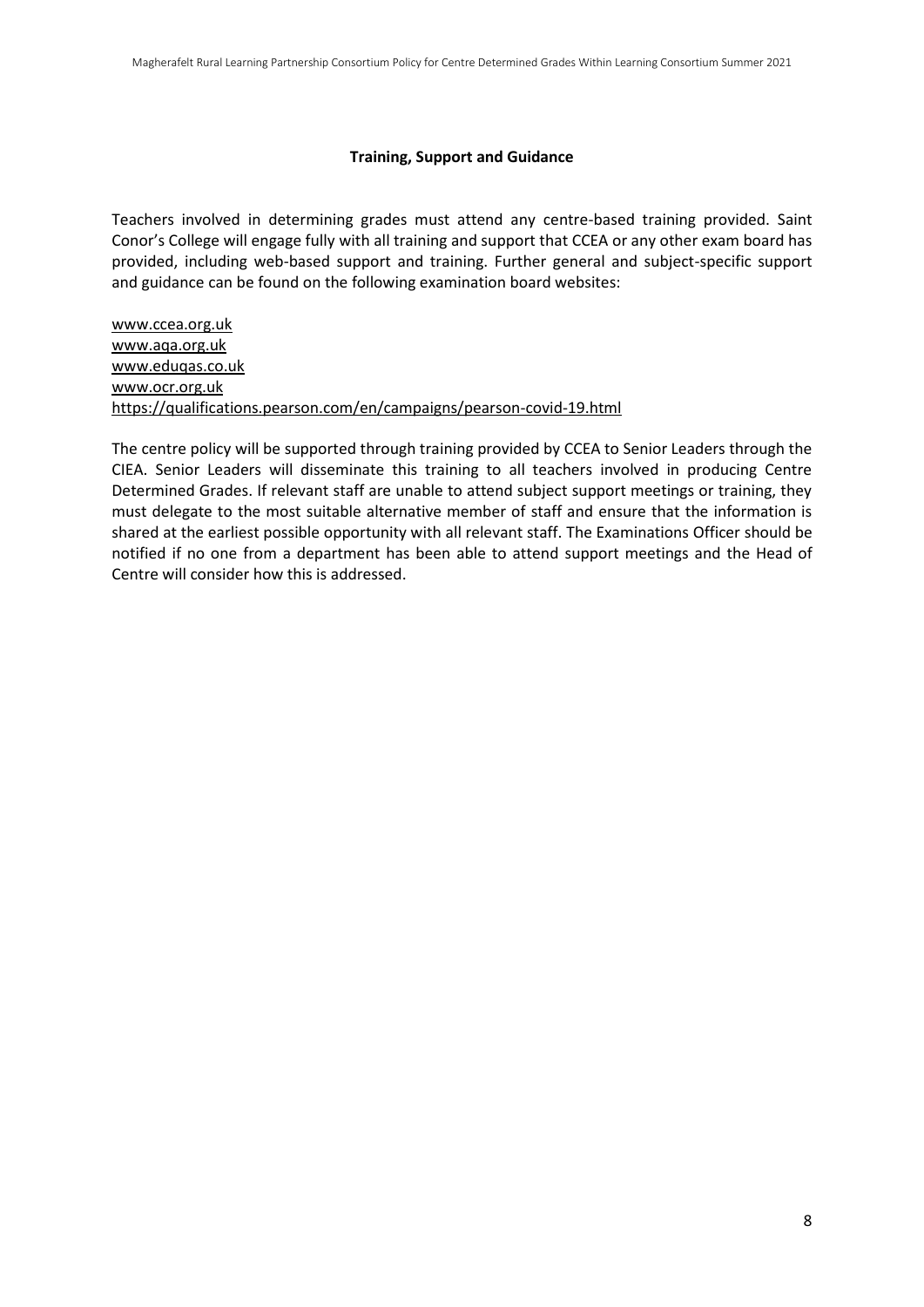#### **Appropriate Evidence**

#### **Alternative Arrangements – Process for Heads of Centre**.

Saint Conor's College will use the following candidate evidence in arriving at Centre Determined Grades. The first part of the list indicates the key evidence that will be considered, the asterisked evidence will be used if key evidence is not available:

- CCEA or any other exam board assessment resources for 2021
- CCEA or any other exam board past papers
- mock examinations, which relate to the CCEA or any other exam board specification.
- coursework or controlled assessments, even where not completed if applicable to the subject
- class tests, tracking assessments
- homework\*
- remote learning tasks\*
- Any other subject specific evidence\*

Evidence for CCEA and all other Examination Boards (AQA, WJEC, OCR, Pearson) must be submitted to the school by the dates outlined in the timetables distributed to parents.

Students' work must be authenticated. Evidence submitted should be signed by the pupil. All processes outlined in the school Assessment or Examination Policy should be adhered to.

Saint Conor's College will base all evidence on the relevant CCEA qualification specifications as set out in the **CCEA Alternative Arrangements – Process for Heads of Centre**. Likewise, all evidence for other awarding bodies will be based on their guidance for alternative arrangements.

Saint Conor's College is taking into account the information provided by CCEA about unit omissions before the cancellation of examinations. These are detailed on the Summer 2021 Information Pre-Examination Cancellation section of the CCEA website.

Saint Conor's College is taking into account the disruption that candidates have faced to their learning as a result of COVID-19 by adapting assessments to reflect the loss of teaching time and content covered for class groups and individual students during the pandemic. Any adaptations that have been made will be recorded in the checklists provided by CCEA and will be based on the **CCEA Alternative Arrangements – Process for Heads of Centre**. Pupils will only be examined on the material they have covered.

Candidates will be made aware of the evidence that will be used in determining their centre determined grades in individual subjects. Parents and pupils will have access to a subject evidence appendix in the CDG policy detailing the assessments to be used in each subject at GCSE, AS and A2.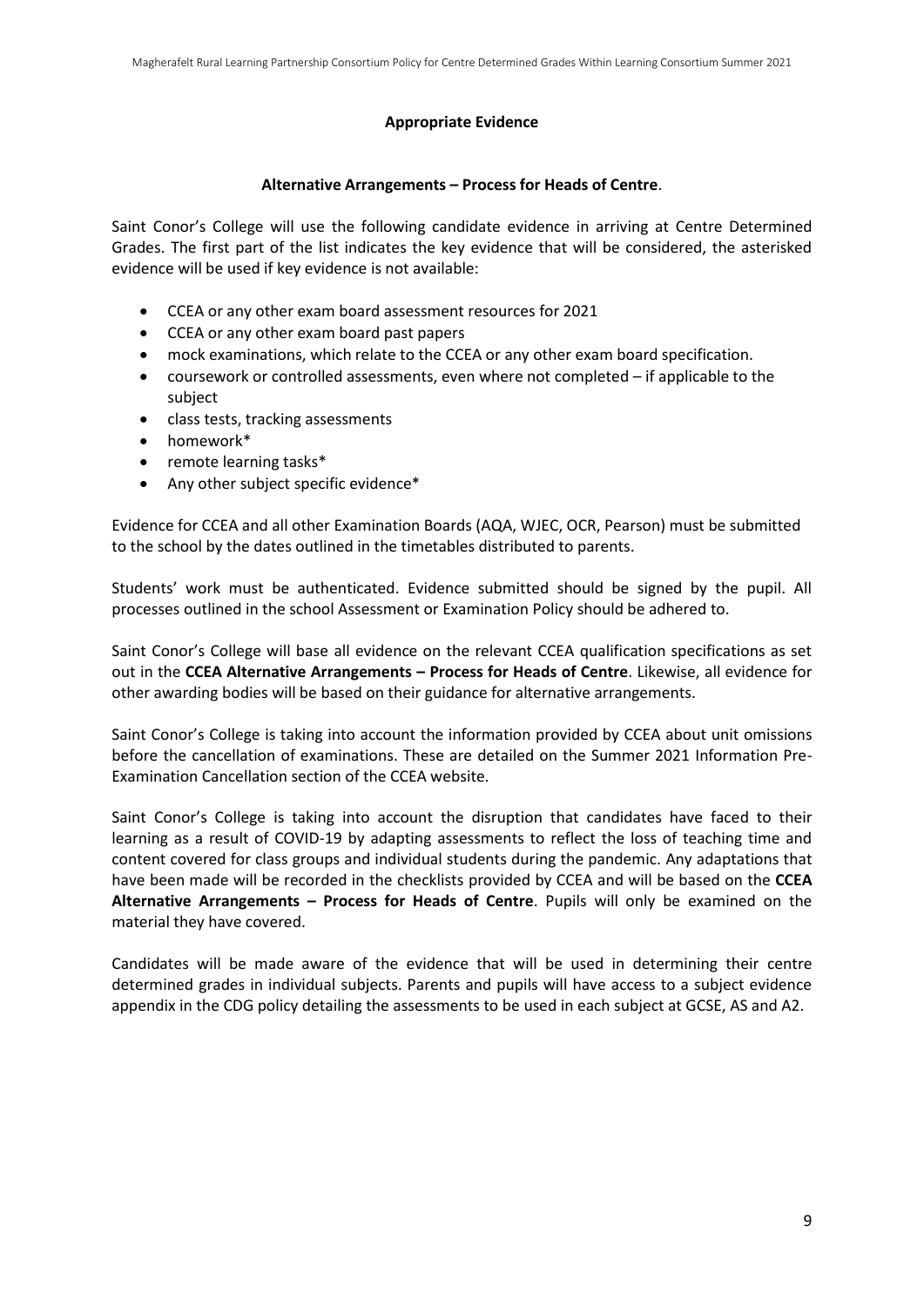#### **Centre Determined Grades**

Saint Conor's College will determine grades based on evidence that reflects the standard at which a candidate is performing, i.e., their demonstrated knowledge, understanding and skills in regard to the specification content they have covered.

#### **To make accurate judgements, teachers must have a clear understanding of:**

- the range of skills, knowledge and understanding covered by the specification.
- the assessment requirements and the structure of the specification.
- the grade descriptions at key grades.
- the level of demand of the qualification assessments; and
- the weighting of each component/unit and the type of assessment.

#### **Information on these aspects for each qualification will be drawn from:**

- the CCEA specification and other awarding body specifications
- specimen assessment materials, assessment/coursework assessment tasks, and Chief Examiner and Principal Moderator
- reports, which are available on the CCEA website at **[www.ccea.org.uk](http://www.ccea.org.uk/)**
- reports, which are available from other awarding body specifications

All teachers will complete the relevant Candidate Assessment Records and will forward to their Head of Department/Subject Leader. All teachers are responsible for ensuring that all evidence has been stored safely and is accessible to support the CCEA Review of Evidence and Award process. It is important that decisions are justified and recorded to show how the evidence was used to arrive at a fair and objective grade.

#### **Internal Standardisation**

In subjects where there is more than one teacher and/or class in the department, it is a requirement to carry out internal standardisation. The purpose of internal standardisation is to provide teachers with confidence in the grades they have assigned, to ensure fairness and objectivity of decisions, and to ensure consistency in the application of assessment criteria and standards. This allows for any teachers' differences to be resolved.

#### *[Please see Saint Conor's College Internal Assessment policy.]*

Internal standardisation should include cross-checking of marking across the full range of marks and include candidates from each class. The Candidate Assessment Records should form the basis of discussions around decisions made. As a result of the internal standardisation process, it may be necessary for a teacher or the Head of Department to adjust the original decision: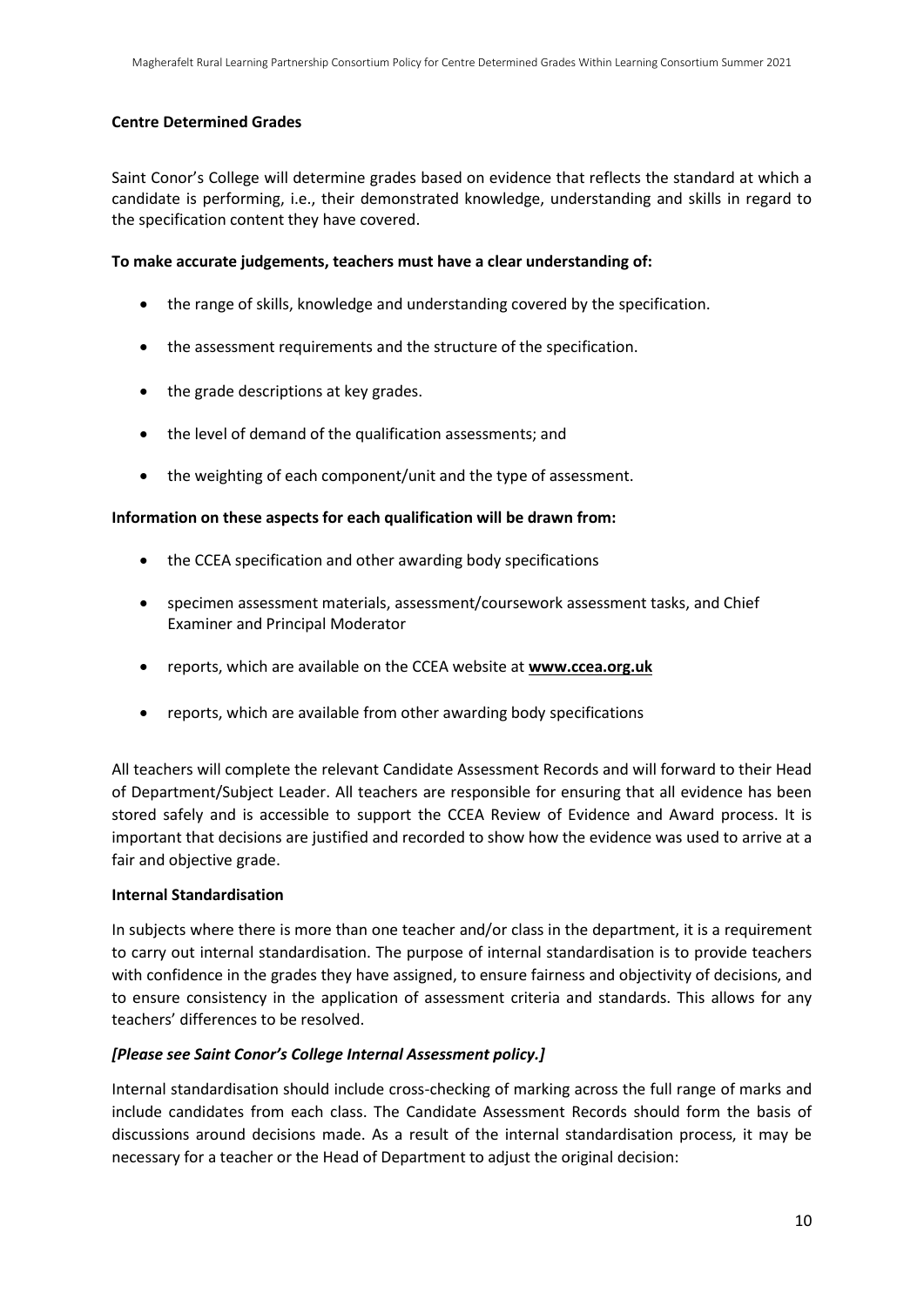- 1. to match the standards as established and understood in the guidance provided; and
- 2. to bring judgements into line with those of other teachers in the department.

In the context of internal standardisation, any necessary decisions will be made by the Head of Department. They should complete the relevant checklist, which will record any adjustments and relevant information.

#### **Head of Centre Moderation and Declaration**

**Saint Conor's College** undertakes to have a consistent approach across departments/subjects.

Senior Leaders M Watson and P Bradley (CEIA TRAINING) will act as Lead Assessors in terms of centre moderation, to include a review of marking and the internal standardisation arrangements and will investigate whether decisions have been justified. Unexplained grade profiles will be considered and may result in a review of the evidence used or remarking. A record of decisions should be retained. The moderation exercise will include professional discussions with Heads of Department.

Senior Leaders will consider both the subject and centre outcomes based on the evidence available. The Head of Centre will submit a declaration on behalf of the centre. This will include a confirmation that the Centre Determined Grades for candidates are a true representation of their performance.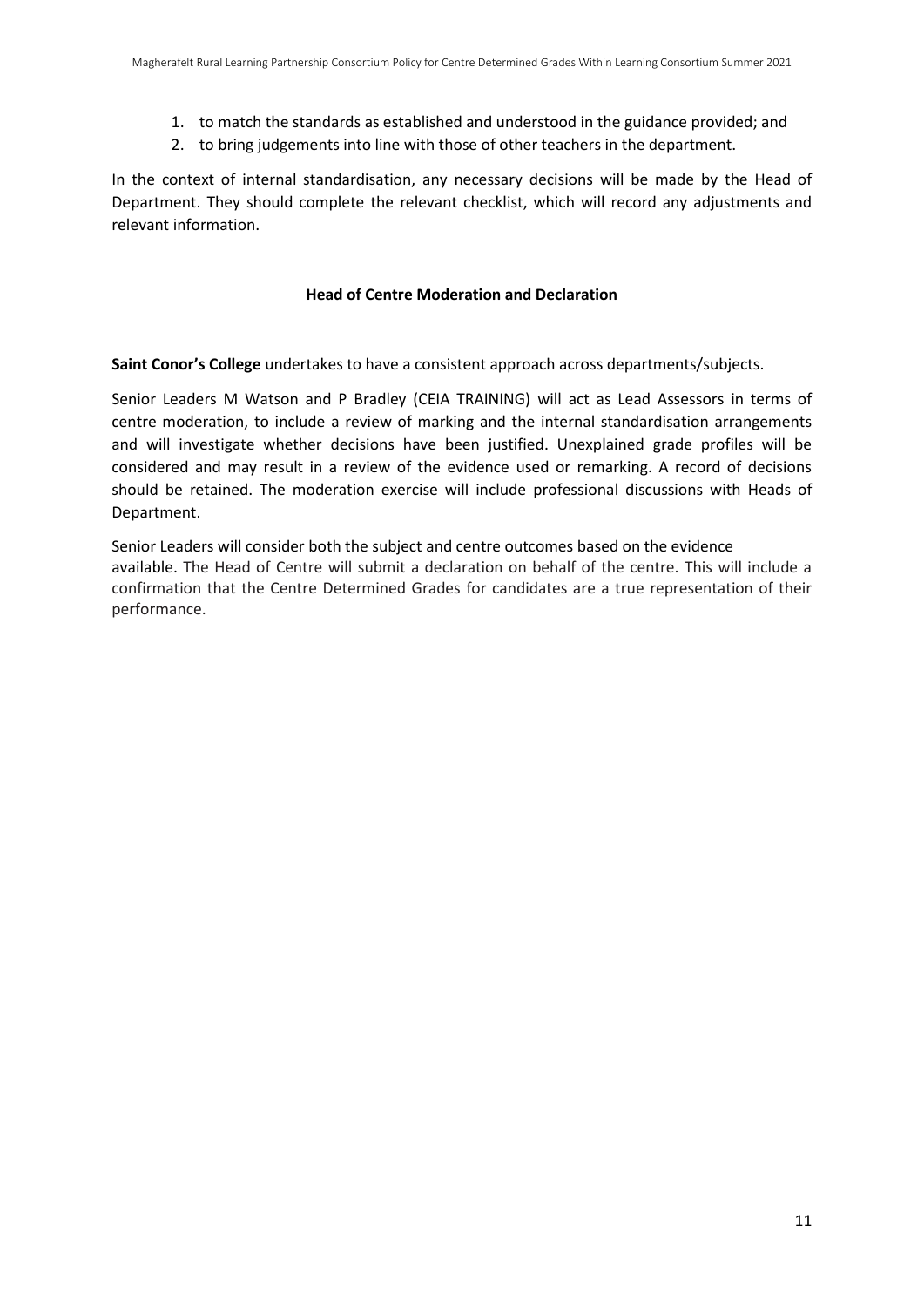#### **Access Arrangements and Special Consideration**

Where candidates have agreed access arrangements or reasonable adjustments (for example a reader or scribe), Saint Conor's College will make every effort to ensure that these arrangements are in place when assessments are being taken. Details on access arrangements can be found in the JCQ document Adjustments for candidates with disabilities and learning difficulties, which is available on the JCQ website.

As public examinations have been cancelled, the normal application process to the awarding organisation for special consideration will not apply this summer in the usual manner. However, where illness or other personal circumstances, covered by the JCQ guidelines, might have affected the candidate's standard of performance, Saint Conor's College will take account of this when making judgements. Class teachers will record how they have determined any impact of illness or personal circumstances and how this was incorporated into their judgements in the Candidate Assessment Record. Saint Conor's College will ensure consistency in the application of special consideration by following the guidance on pages 4–7 of the JCQ document 'A guide to the special consideration process', with effect from 1 September 2020.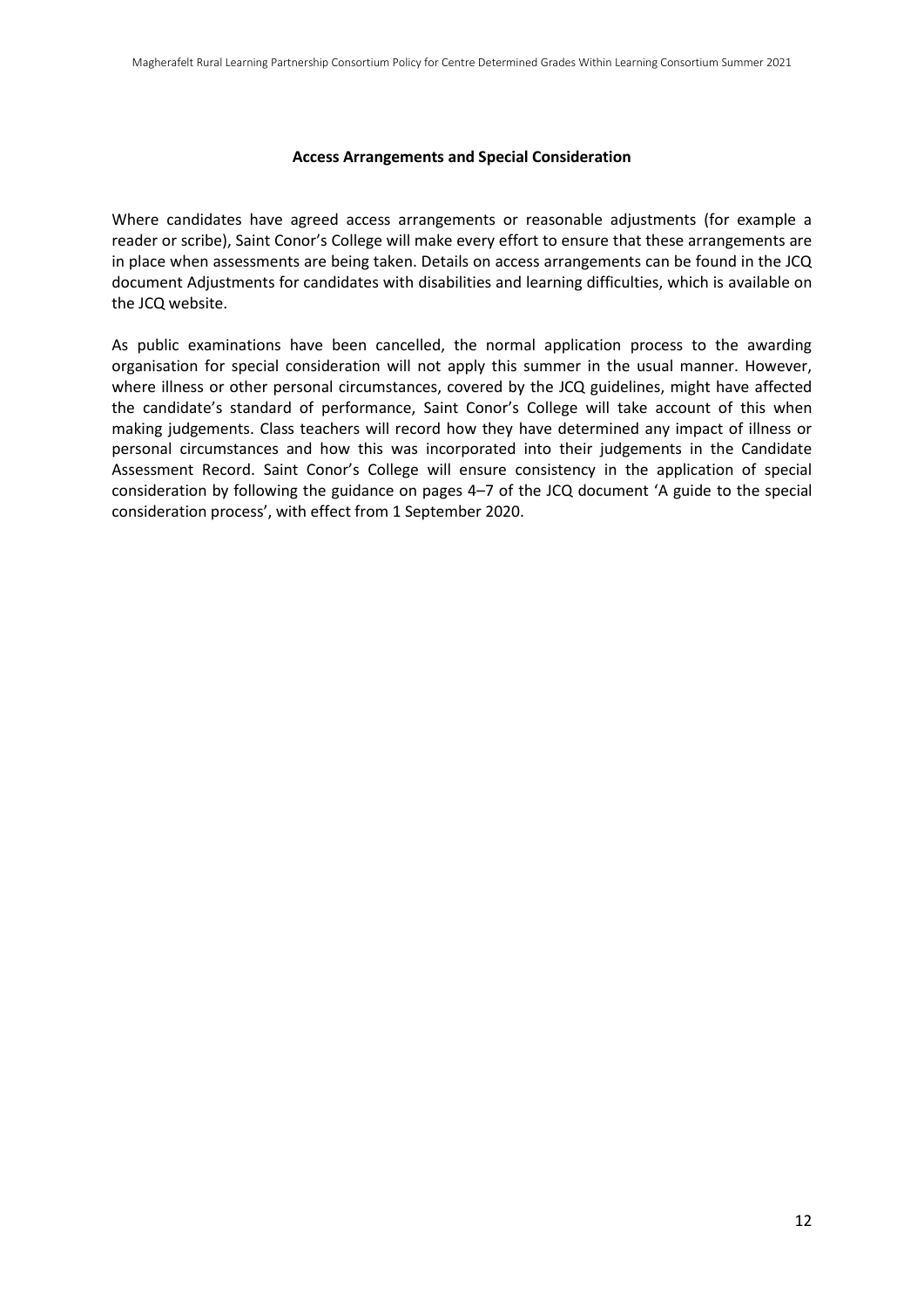#### **Bias and Discrimination**

Saint Conor's College will fulfil its duties and responsibilities concerning relevant equality and disability requirements.

Senior Leaders P Bradley and M Watson will disseminate guidance from the CIEA training on potential bias in judgements, including the challenges and solutions relevant to a holistic approach to assessing the validity of assessment judgements. This will include information on:

- sources of unfairness and bias (situations/contexts, difficulty, presentation and format, language, conditions for assessment and marker pre-conceptions).
- minimising bias (how to minimise bias in questions and marking, and hidden forms of bias).
- bias in teacher assessments.

To avoid bias and discrimination, all staff involved in Centre Determined Grades will consider that:

- unconscious bias can skew judgements.
- the evidence should be valued for its own merit as an indication of performance and attainment.
- Centre Determined Grades should not be influenced by positive or challenging personal circumstances, character, behaviour, appearance, socio-economic background, or the performance of candidates' siblings.
- unconscious bias is more likely to occur when quick opinions are formed; and having effective internal standardisation will help to ensure that there is consideration from different perspectives.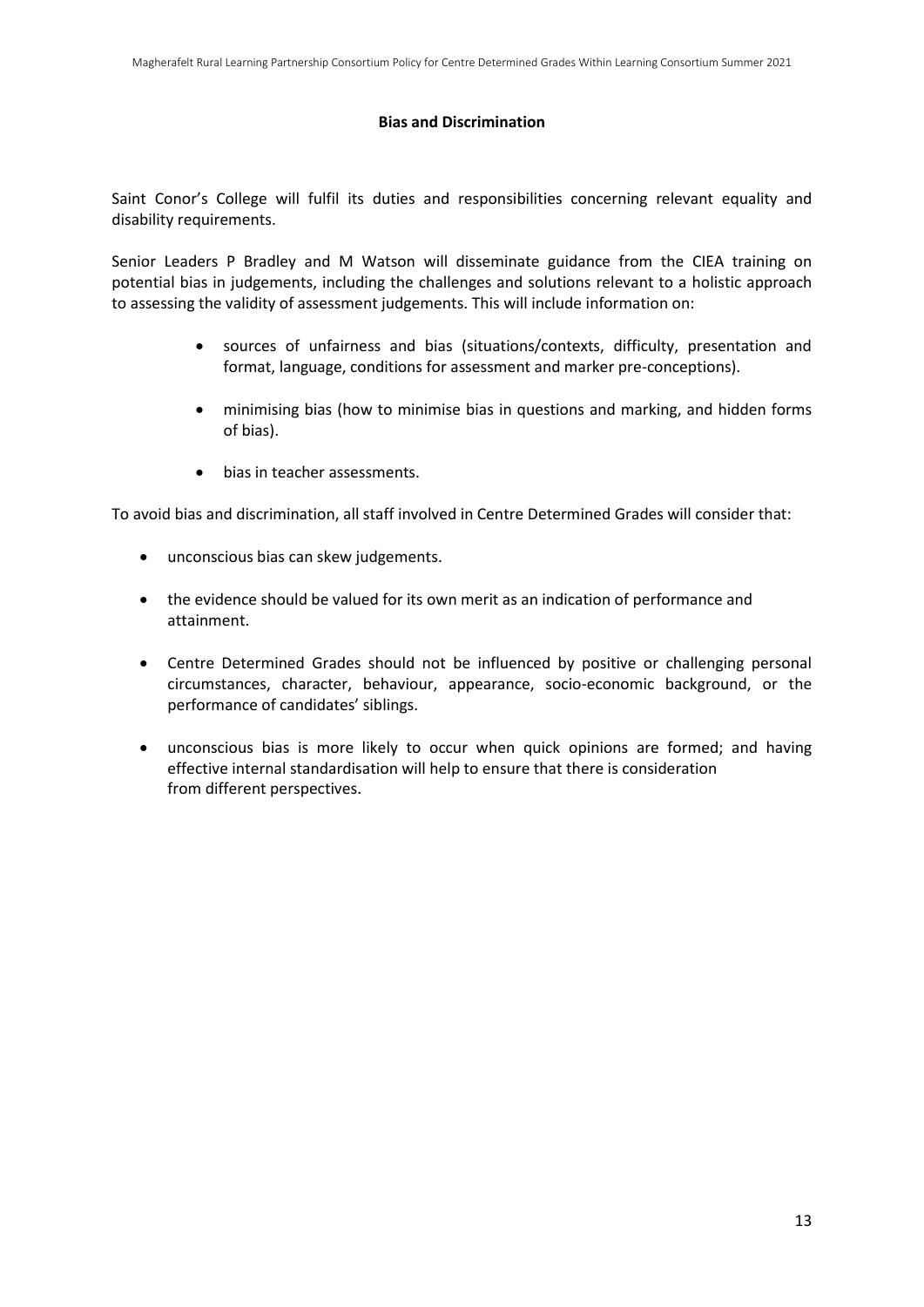#### **Recording Decisions and Retention of Evidence and Data**

It is fundamental that teachers and Heads of Department maintain records that show how Centre Determined Grades have been produced and internally standardised, including the rationale for decisions in relation to individual marks/grades. All evidence used to support the grade determined for each candidate will be retained electronically on the C2k network.

For retention of electronic records, schools should consider the use of SIMS for GDPR purposes and acceptable use of data. For retention of hard copies of evidence schools should implement their usual secure exam storage procedures as per their assessment policy.

It is essential that there are robust, accurate and secure records of decisions and retention of evidence to comply with data protection legislation and in anticipation of centre moderation and the CCEA Review of Evidence and Award process and potential appeals. When requested, evidence will be uploaded via the CCEA application used to submit the Centre Determined Grades. The following CCEA documentation must be fully and accurately completed and retained securely:

- Candidate Assessment Records, or similar records.
- Head of Department Checklists and Departmental Assessment Evidence Grid.
- Head of Centre Declaration.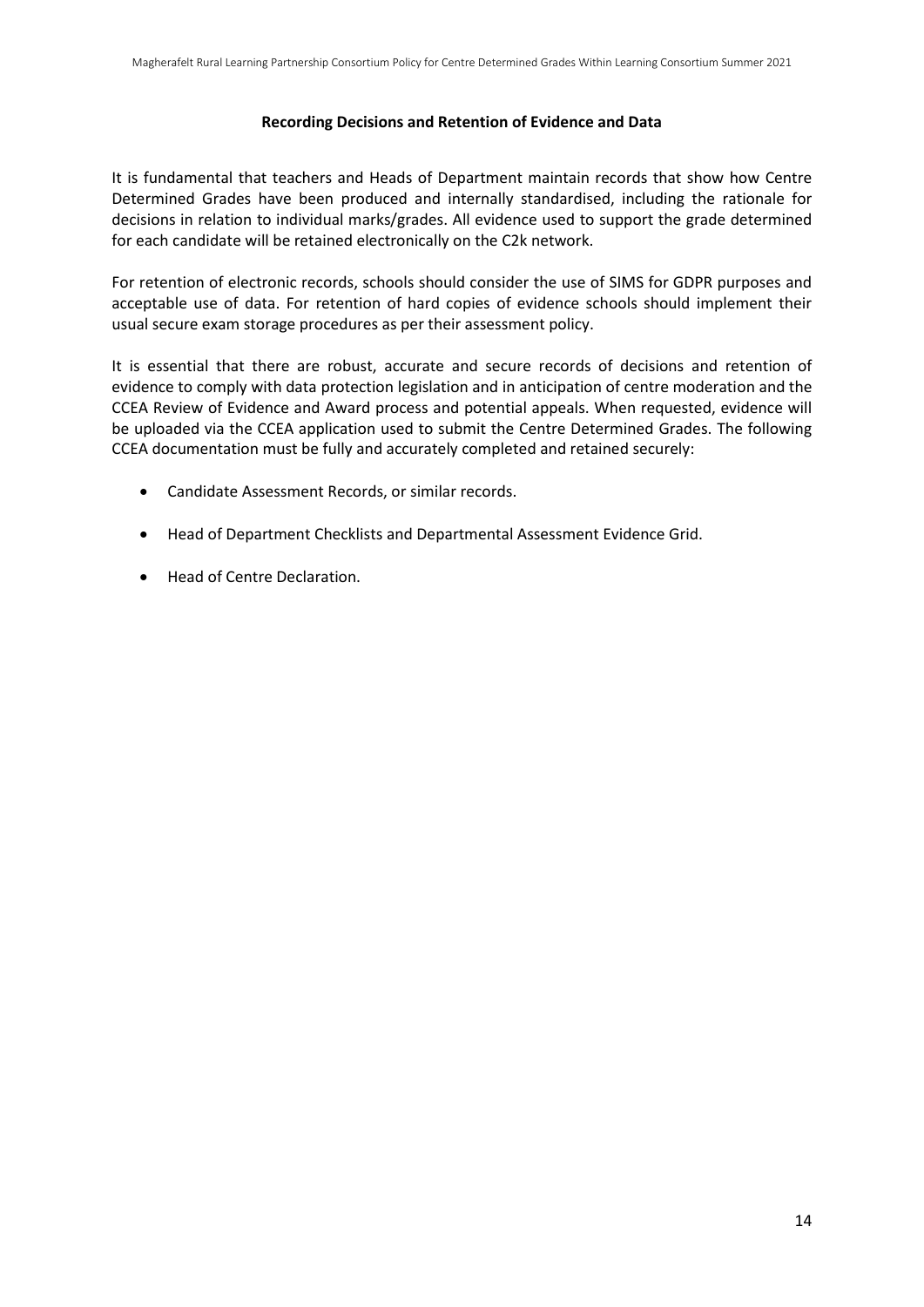#### **Students Who Are Taught at a Different Centre (Consortium)**

Students who are being taught at a different centre from the one where the entry was made should be included in the grading of the centre that made the entry. The centre making the entry should consult with the teaching centre and compare evidence on student performance in both centres to determine an agreed grade. The home centre, which is making the entry for the student, has final responsibility for submitting a Centre Determined Grade. The centre making the entry will need to ensure they have access to all available students' evidence, as this may be requested of them to support the CCEA sampling process.

Please see addendum for specific details regarding Northern Regional College.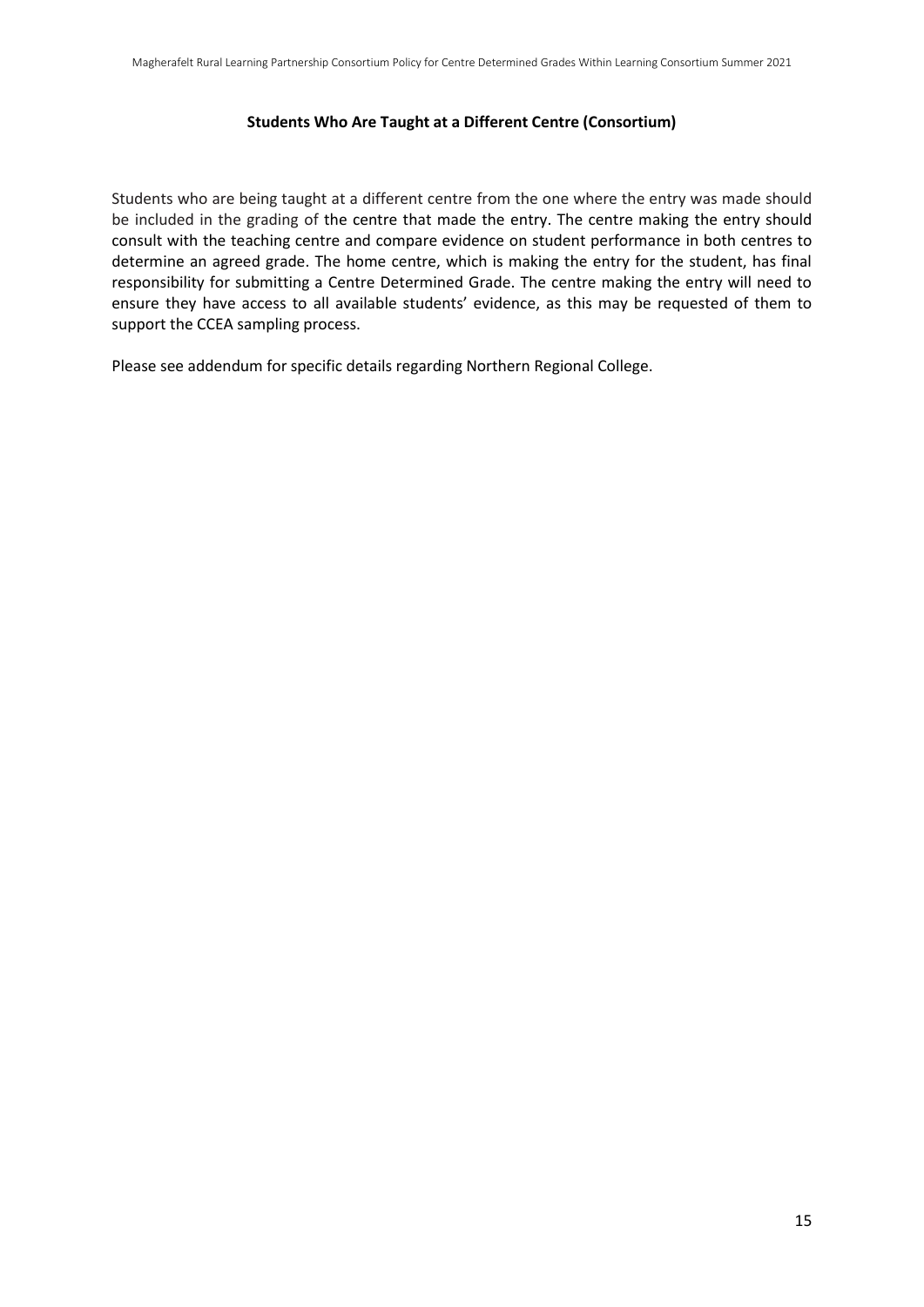#### **Confidentiality**

Saint Conor's College will not disclose any candidates' Centre Determined Grades in advance of the official issue of results. This is in keeping with the centre's GDPR policy and CCEA and any other exam board requirements.

#### **Malpractice/Maladministration**

**Saint Conor's College** will act ethically, to uphold the integrity of the qualifications system and to report potential cases of malpractice or maladministration to CCEA or any other exam board for investigation. There may be instances where the centre or individual teachers are put under improper pressure from a candidate or their parent/guardian to influence the decision-making on a grade. Any improper pressure must be reported to CCEA or any other exam board for investigation, who may investigate this as potential malpractice or maladministration.

Other examples of potential malpractice include:

- deception.
- improper assistance to a candidate.
- failure to appropriately authenticate a candidate's work.
- over-direction of candidates in preparation for assessments.
- the centre submitting grades not supported by evidence or that they know to be inaccurate.
- centres entering candidate(s) who were not originally intending to cash in a grade in the Summer 2021 series.
- failure to engage as requested with CCEA during the review stage of the process; and
- failure to keep appropriate records of decisions made and Centre Determined Grades.

The consequences of malpractice or maladministration are as published in the JCQ Guidance Suspected Malpractice: Policies and Procedures*,* which is available on the JCQ website, and include the risk of a delay to candidates receiving their grades, up to and including removal of centre status.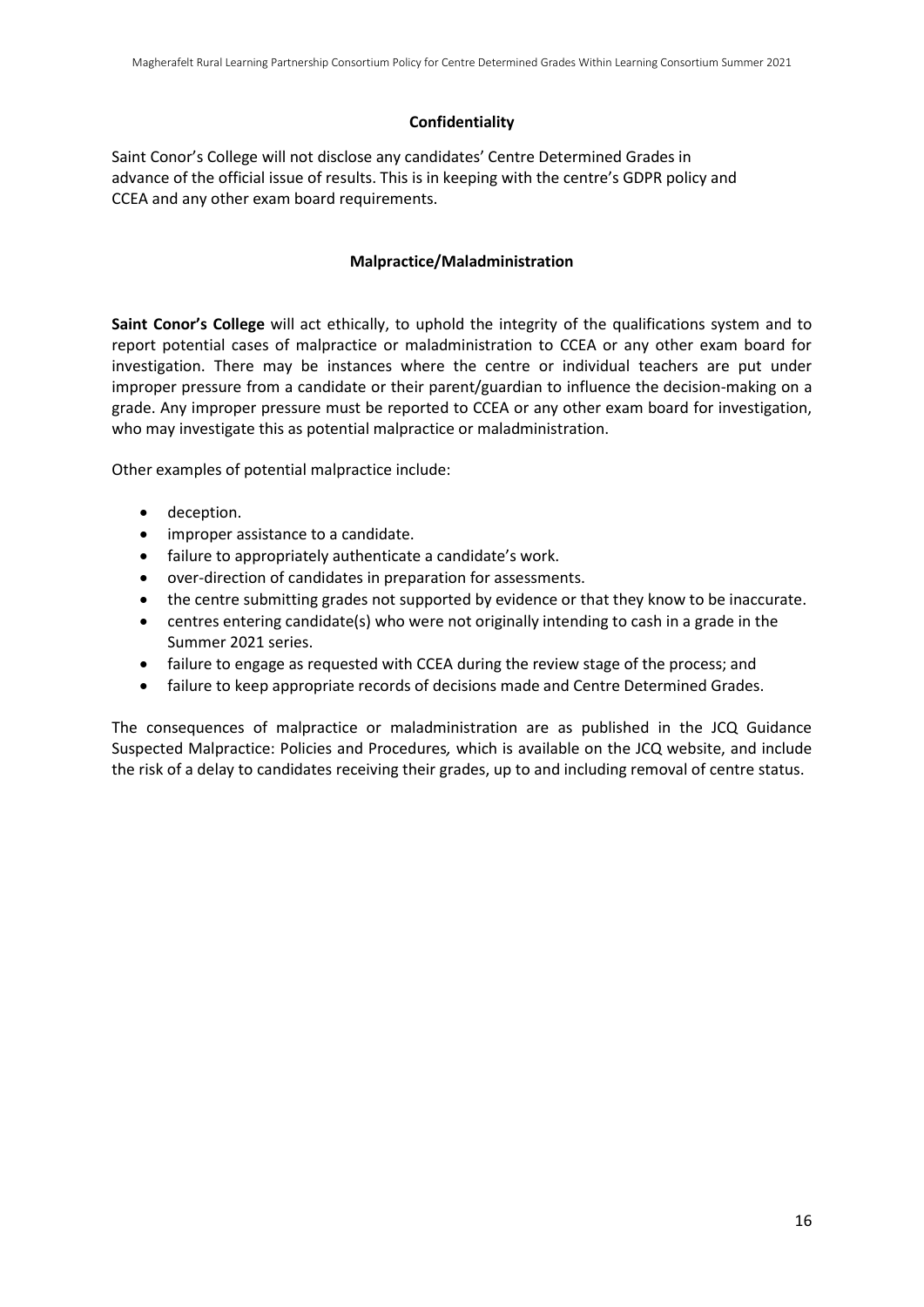#### **Private Candidates**

For subjects where entries have been made for private candidates, centres will ensure that they have sufficient evidence to confidently submit an objective Centre Determined Grade. If evidence is limited, it is essential that these candidates complete the CCEA assessment resource or an appropriate adaptation of the assessment resource. Thereafter, decisions for the private candidate should be made with the same approach as for all other candidates at Saint Conor's College.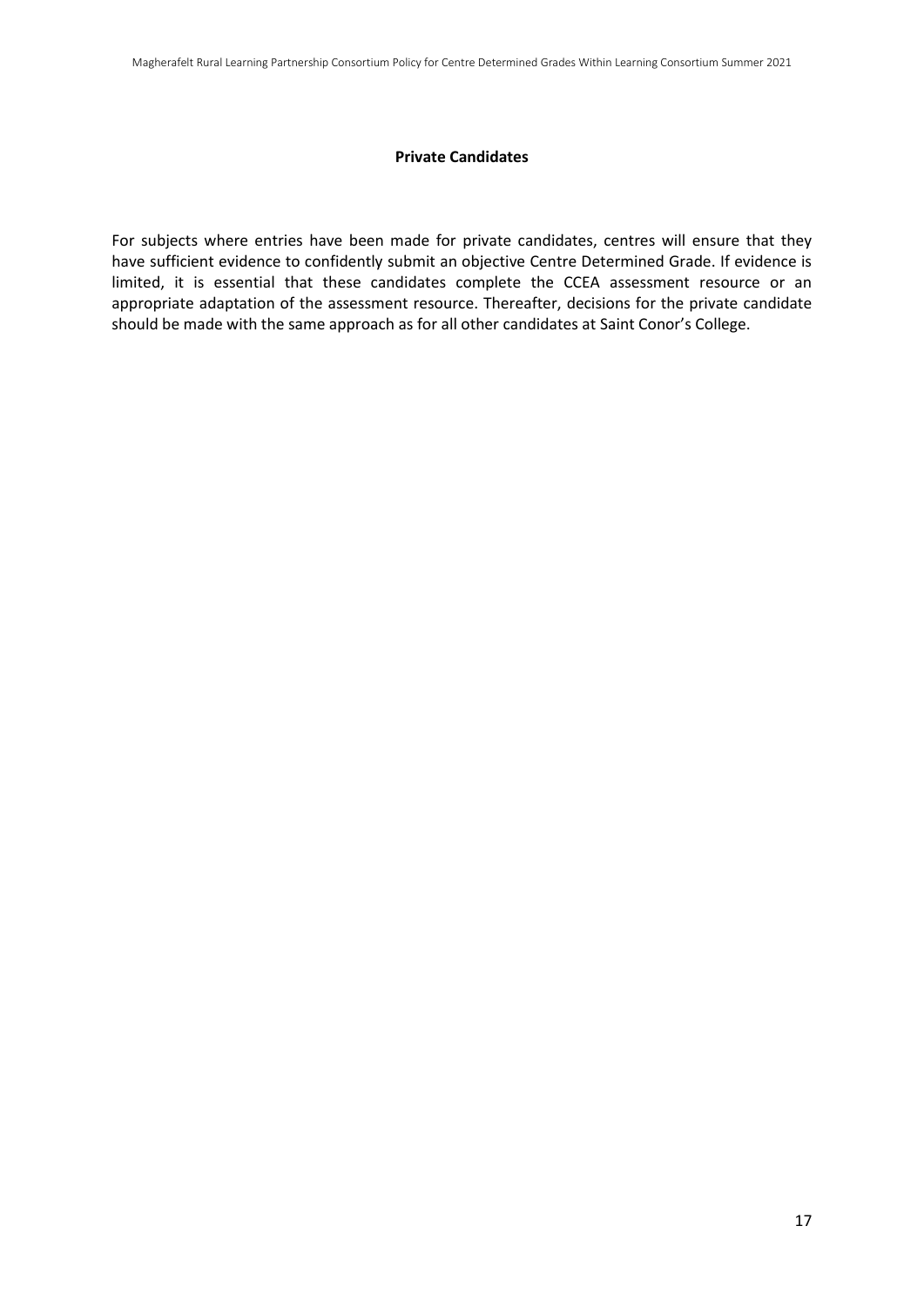#### **Conflicts of Interest**

To protect the integrity of assessments, staff must declare any potential conflicts of interest to the Head of Centre. Instances when there may be a conflict include teaching and preparing members of their family or close friends for qualifications that include internally assessed components. The Head of Centre will take the appropriate actions to manage any potential conflicts of interest arising with centre staff, following the requirements set out in **CCEA's Alternative Arrangements – Process for Heads of Centre** document issued in March 2021.

Saint Conor's College will also carefully consider the requirements of their centre policies, particularly in relation to the separation of duties and personnel to ensure fairness in later process reviews and appeals.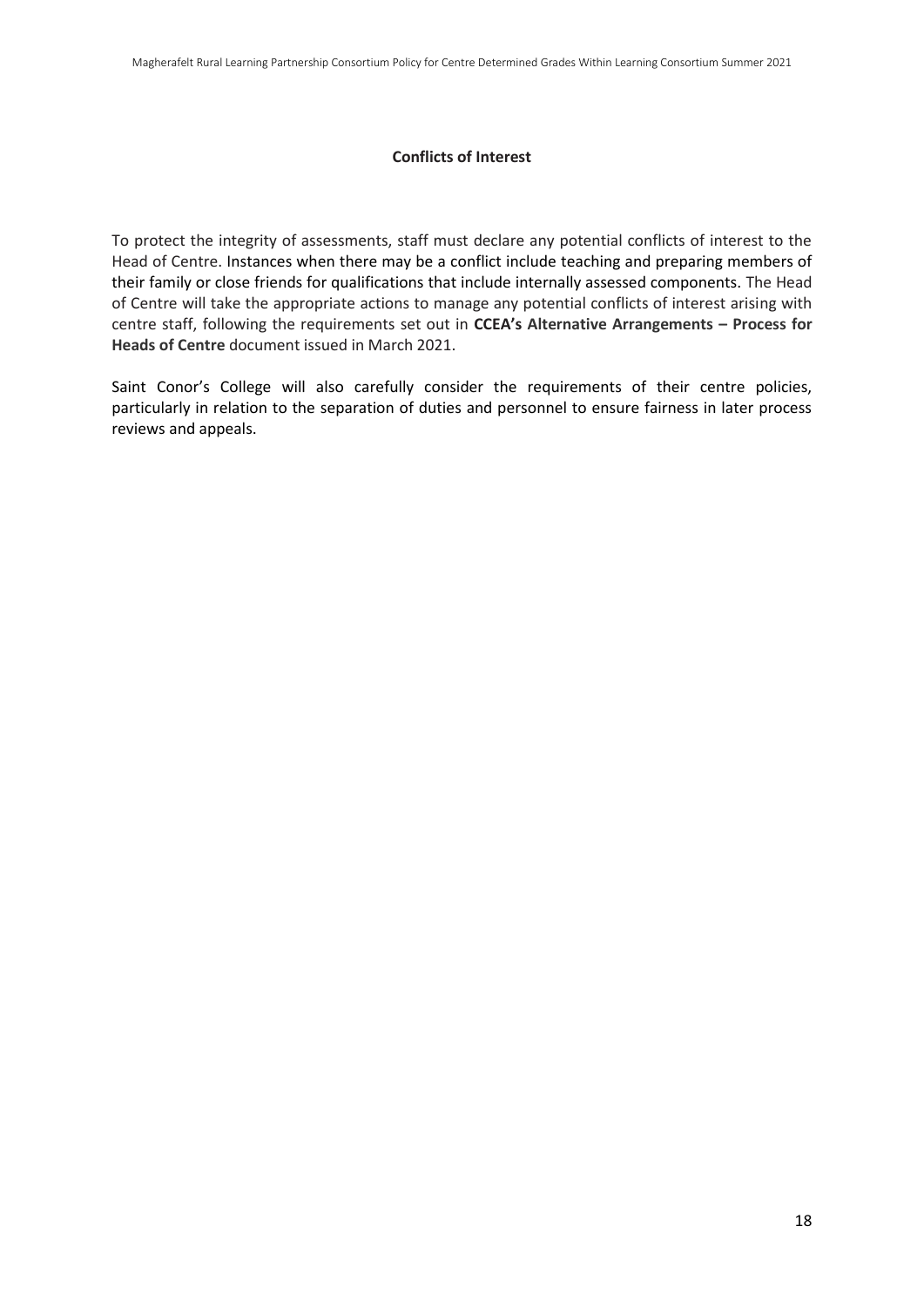#### **Internal Appeals Procedure Relating to Centre Determined Grades**

*We are awaiting CCEA requirements when the CCEA awarding organisation appeals process is confirmed. It must make clear the roles, responsibilities and steps involved in the internal appeals procedure.* 

A written internal appeals procedure is available to permit candidates recourse in relation to the production of a Centre Determined Grade. Saint Conor's College**'s** internal appeals procedure will be available for staff, candidates and parents on the centre website at [www.stconorscollege.com](http://www.stconorscollege.com/) following the issue of results. It will outline the roles and responsibilities for centre staff and provides clarity on the various steps in the internal procedure. The various steps of the internal appeals procedure will be time-bound and will be in line with CCEA requirements. Candidates will be updated at each stage and will be informed in writing of the outcomes and recourse procedures.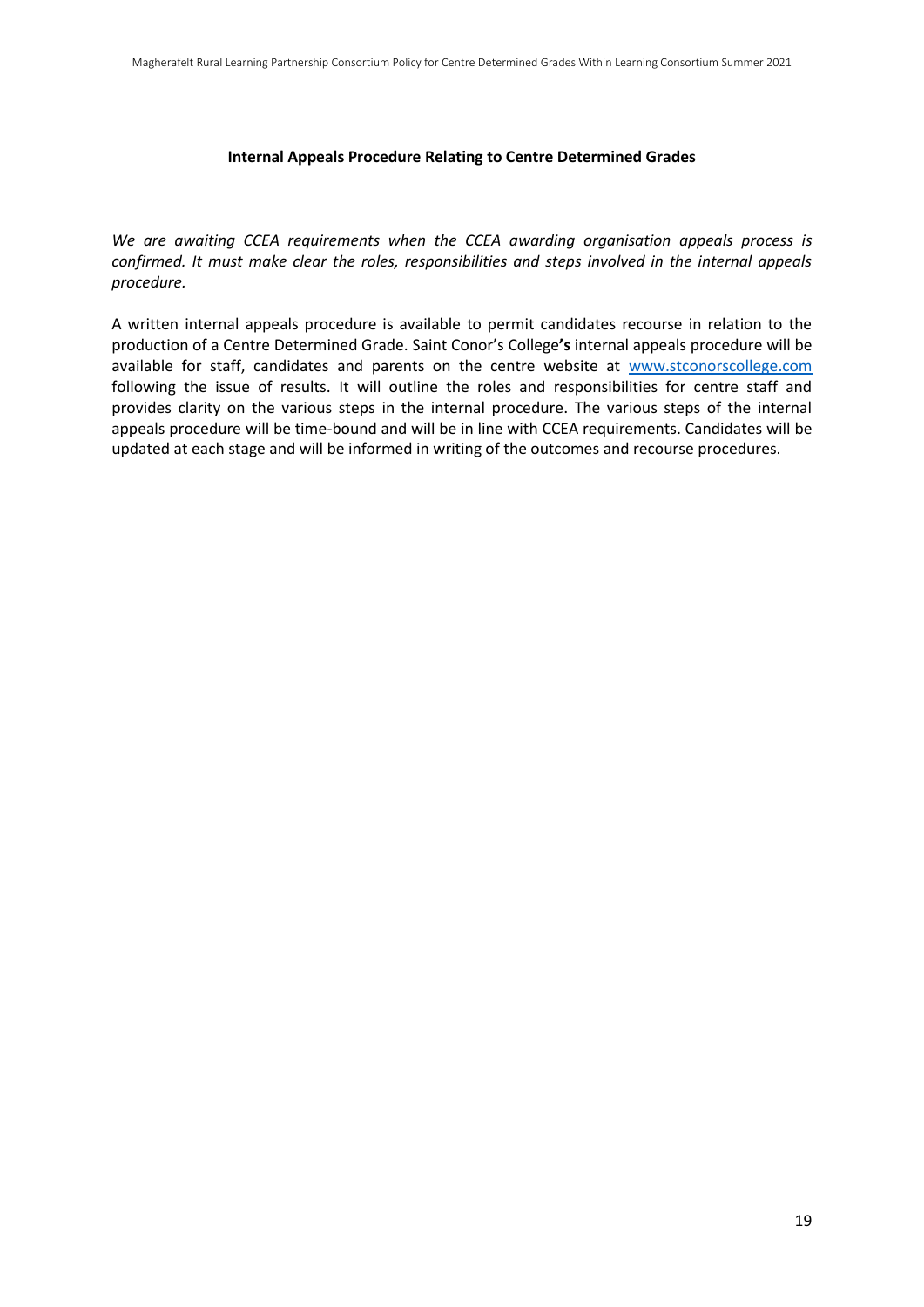#### **Requirements as a JCQ Registered Centre**

Saint Conor's College has reviewed and amended, where necessary, all assessment and examinationrelated policies and procedures in line with the JCQ General Regulations for Approved Centres, 1 September 2020 to 31 August 2021 to ensure appropriateness for the unique context of Summer 2021 qualifications.

**Associated/Related Centre Documents**

**Examinations Handbook School Complaints Policy Examinations Policy Assessment Policy Access Arrangements Policy**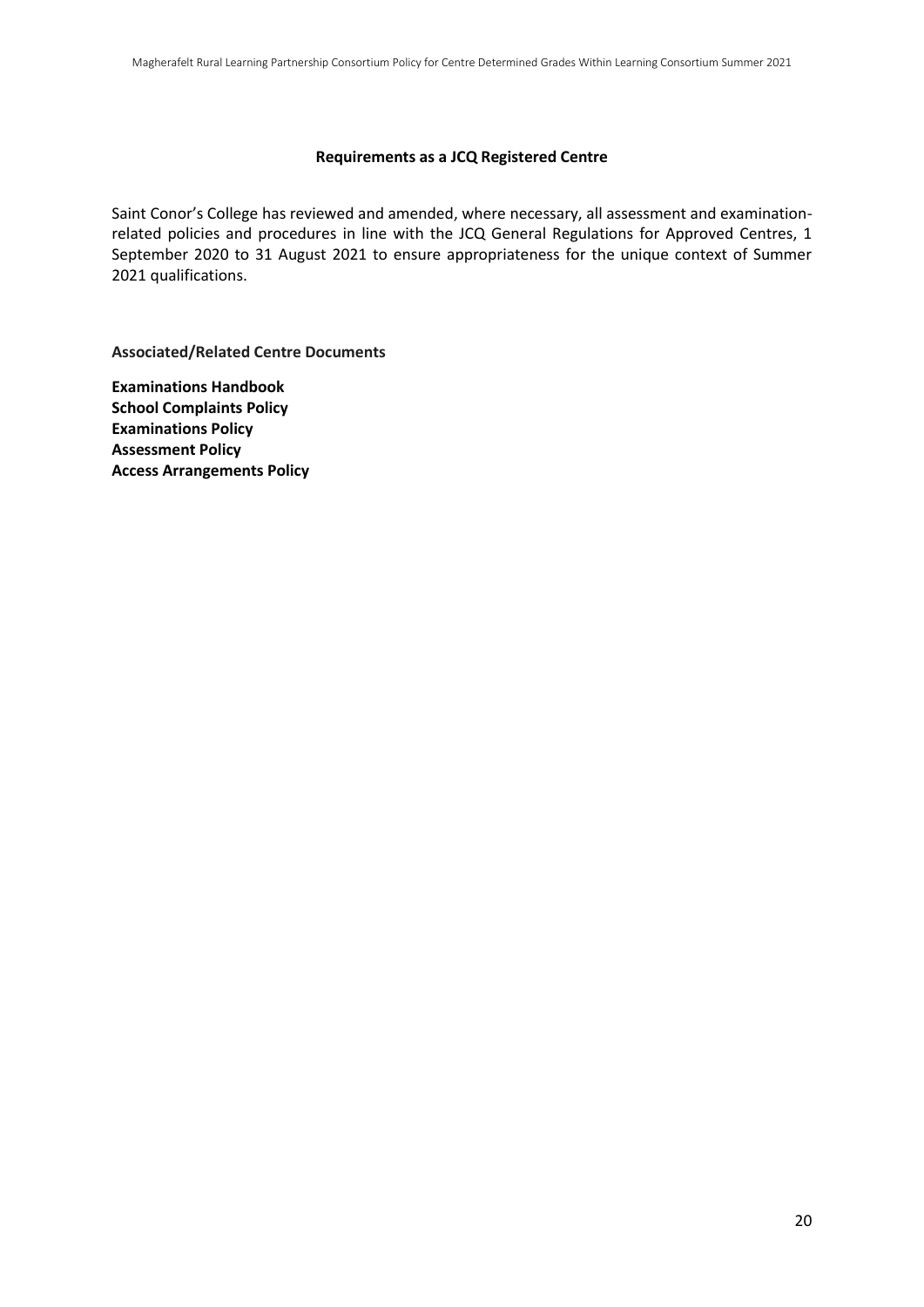# **(Appendix 1)**

# **GCSE Subject Assessment Evidence**

The following individual subject assessments will be used to determine each candidate's grade.

| <b>Subject</b>    | <b>English Language CCEA</b>             |                                              |
|-------------------|------------------------------------------|----------------------------------------------|
| <b>Level</b>      | <b>GCSE</b>                              |                                              |
| <b>Assessment</b> | Type of evidence being used              | <b>Level of Control</b><br>(High/Medium/low) |
| 1                 | Speaking and Listening                   | Medium/High                                  |
| $\overline{2}$    | Unit 3 Part 2: Study of Written Language | High                                         |
| 3                 | Unit 1 CCEA Assessment Resource          | High                                         |

| <b>Subject</b>    | <b>Mathematics CCEA</b>                               |                                              |
|-------------------|-------------------------------------------------------|----------------------------------------------|
| <b>Level</b>      | <b>GCSE</b>                                           |                                              |
| <b>Assessment</b> | <b>Type of evidence being used</b>                    | <b>Level of Control</b><br>(High/Medium/low) |
| 1                 | Class test: Geometry and Measure and<br>Data Handling | High                                         |
| $\overline{2}$    | Class test: M2/M3/M4                                  | High                                         |
| 3                 | <b>CCEA Assessment Resource</b>                       | High                                         |

| <b>Subject</b>    | <b>DA Science CCEA</b>                                        |                                              |
|-------------------|---------------------------------------------------------------|----------------------------------------------|
| <b>Level</b>      | <b>GCSE</b>                                                   |                                              |
| <b>Assessment</b> | Type of evidence being used                                   | <b>Level of Control</b><br>(High/Medium/low) |
| 1                 | CCEA Assessment Resource - B2 Biology<br>paper $(F/H)$        | High                                         |
| $\mathfrak{D}$    | CCEA Assessment Resource - C2 Chemistry<br>paper $(F/H)$      | High                                         |
| 3                 | <b>CCEA Assessment Resource - P2 Physics</b><br>paper $(F/H)$ | <b>High</b>                                  |

| <b>Subject</b> | <b>SA Science CCEA</b> |
|----------------|------------------------|
|                |                        |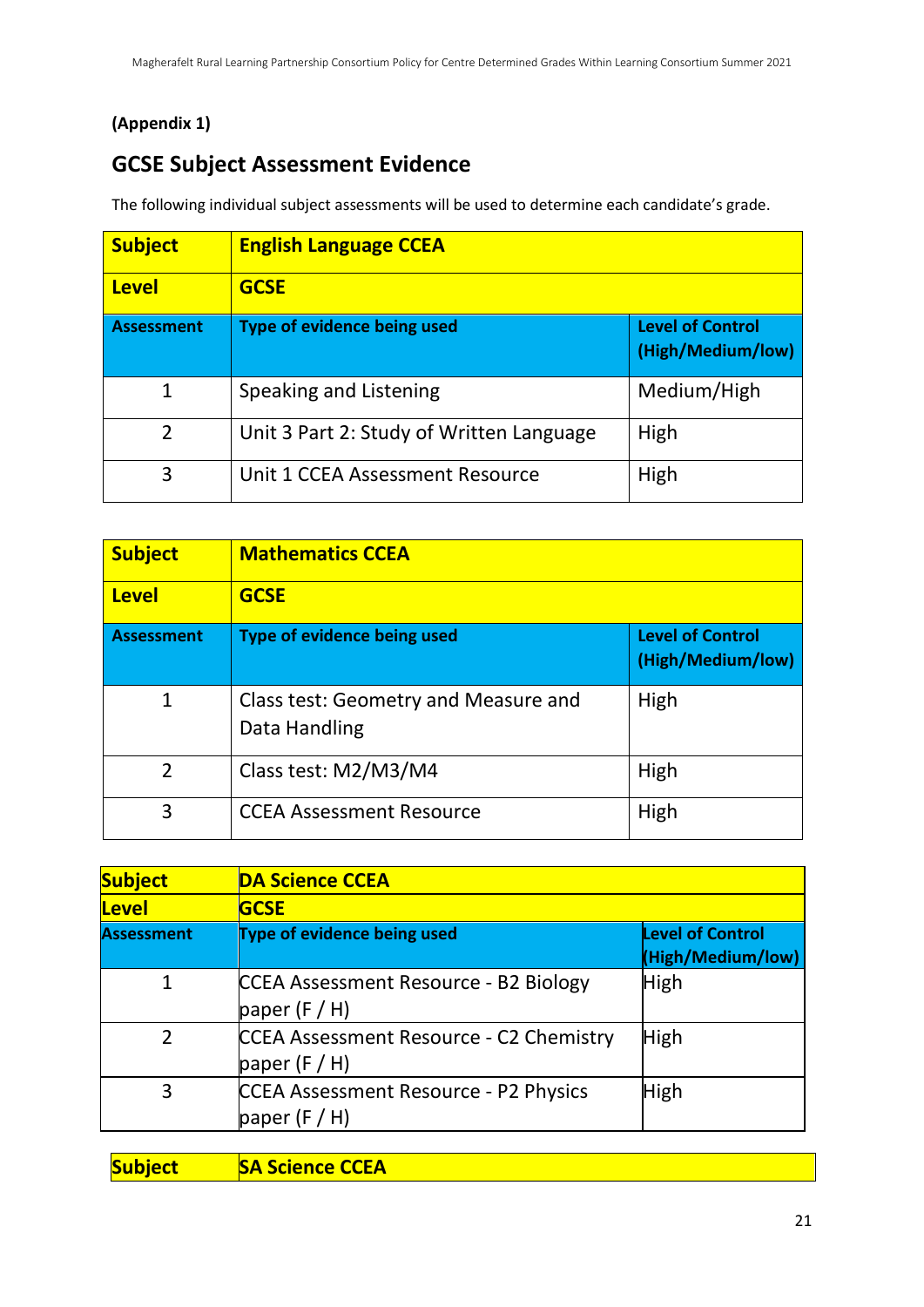| Level             | <b>GCSE</b>                                            |                                              |
|-------------------|--------------------------------------------------------|----------------------------------------------|
| <b>Assessment</b> | Type of evidence being used                            | <b>Level of Control</b><br>(High/Medium/low) |
| 1                 | CCEA Unit 1 Biology Module result                      | <b>High</b>                                  |
| 2                 | <b>CCEA Unit 2 Chemistry Module result</b>             | <b>High</b>                                  |
| 3                 | CCEA Assessment Resource - Unit 3 Physics<br>paper (F) | High                                         |

| <b>Subject</b>    | <b>Agriculture CCEA</b>            |                                              |
|-------------------|------------------------------------|----------------------------------------------|
| <b>Level</b>      | <b>GCSE</b>                        |                                              |
| <b>Assessment</b> | <b>Type of evidence being used</b> | <b>Level of Control</b><br>(High/Medium/low) |
| 1                 | <b>CCEA Assessment Resource</b>    | High                                         |
| $\overline{2}$    | <b>Controlled Assessment</b>       | Medium                                       |
| 3                 | <b>Christmas Mock 2020</b>         | High                                         |

| <b>Subject</b>    | <b>Art and Design AQA</b>          |                                              |
|-------------------|------------------------------------|----------------------------------------------|
| <b>Level</b>      | <b>GCSE</b>                        |                                              |
| <b>Assessment</b> | <b>Type of evidence being used</b> | <b>Level of Control</b><br>(High/Medium/low) |
| $\mathbf{1}$      | <b>Final Outcome</b>               | High                                         |
| $\overline{2}$    | <b>Observational studies</b>       | Medium                                       |
| 3                 | <b>Contextual Reference</b>        | Medium                                       |

| Subject | <b>Business &amp; Communication Systems CCEA</b> |
|---------|--------------------------------------------------|
|         |                                                  |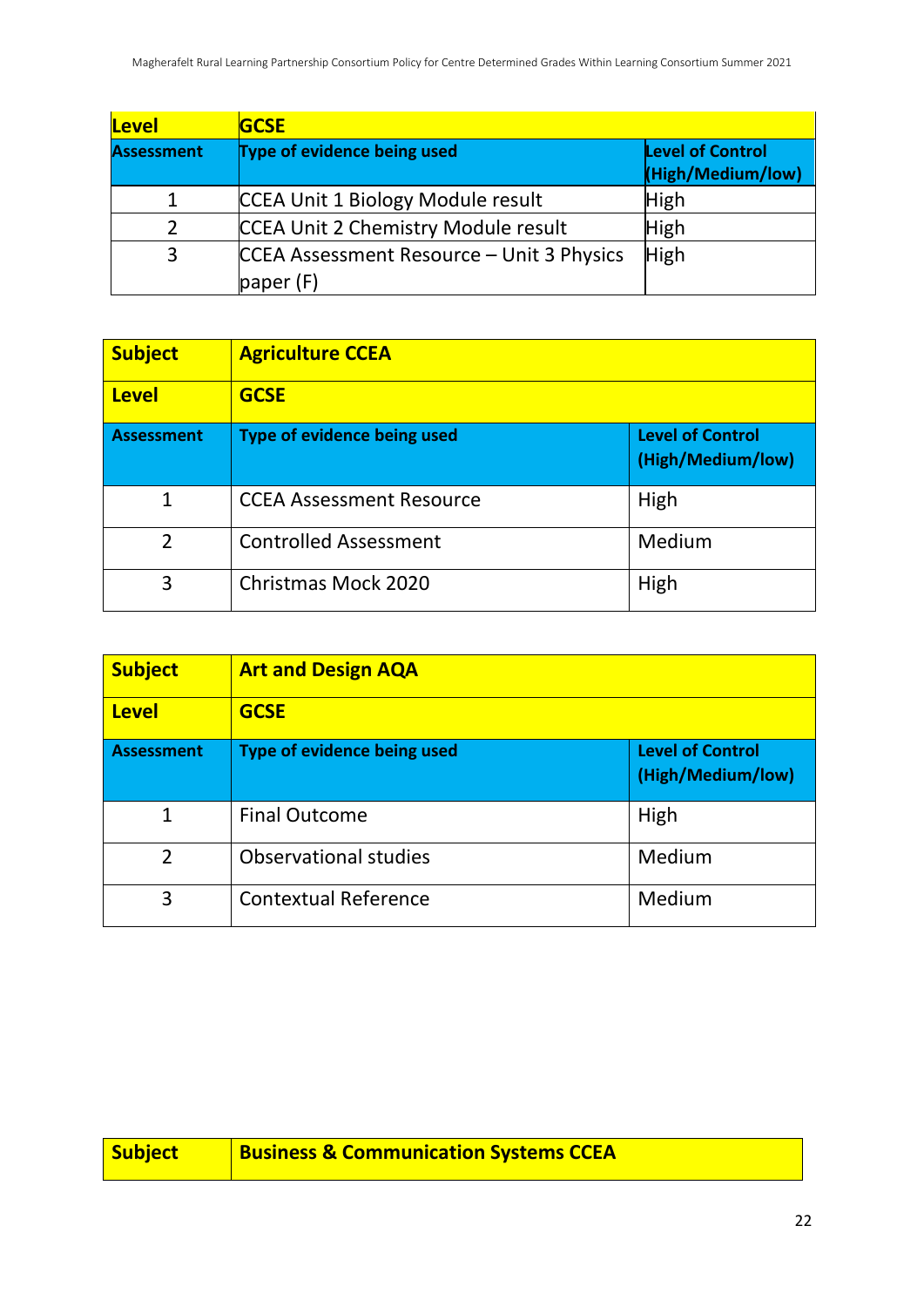| <b>Level</b>      | <b>GCSE</b>                     |                                              |
|-------------------|---------------------------------|----------------------------------------------|
| <b>Assessment</b> | Type of evidence being used     | <b>Level of Control</b><br>(High/Medium/low) |
| $\mathbf{1}$      | <b>Tracking Test</b>            | High                                         |
| $\overline{2}$    | <b>Tracking Test</b>            | High                                         |
| 3                 | <b>CCEA Assessment Resource</b> | High                                         |

| <b>Subject</b>    | <b>Business Studies CCEA</b>       |                                              |
|-------------------|------------------------------------|----------------------------------------------|
| <b>Level</b>      | <b>GCSE</b>                        |                                              |
| <b>Assessment</b> | <b>Type of evidence being used</b> | <b>Level of Control</b><br>(High/Medium/low) |
| $\mathbf 1$       | <b>CCEA Assessment Resource</b>    | High                                         |
| $\overline{2}$    | Mock Exam December 2020            | High                                         |
| 3                 | <b>Controlled Assessment</b>       | Medium                                       |

| <b>Subject</b>    | <b>Child Development CCEA</b>   |                                              |
|-------------------|---------------------------------|----------------------------------------------|
| <b>Level</b>      | <b>GCSE</b>                     |                                              |
| <b>Assessment</b> | Type of evidence being used     | <b>Level of Control</b><br>(High/Medium/low) |
| $\mathbf{1}$      | Mock Exam December 2020         | High                                         |
| $\overline{2}$    | Past Paper                      | High                                         |
| 3                 | <b>CCEA Assessment Resource</b> | High                                         |

| <b>Subject</b> | <b>Construction and the Built Environment CCEA</b> |
|----------------|----------------------------------------------------|
| <b>Level</b>   | <b>GCSE</b>                                        |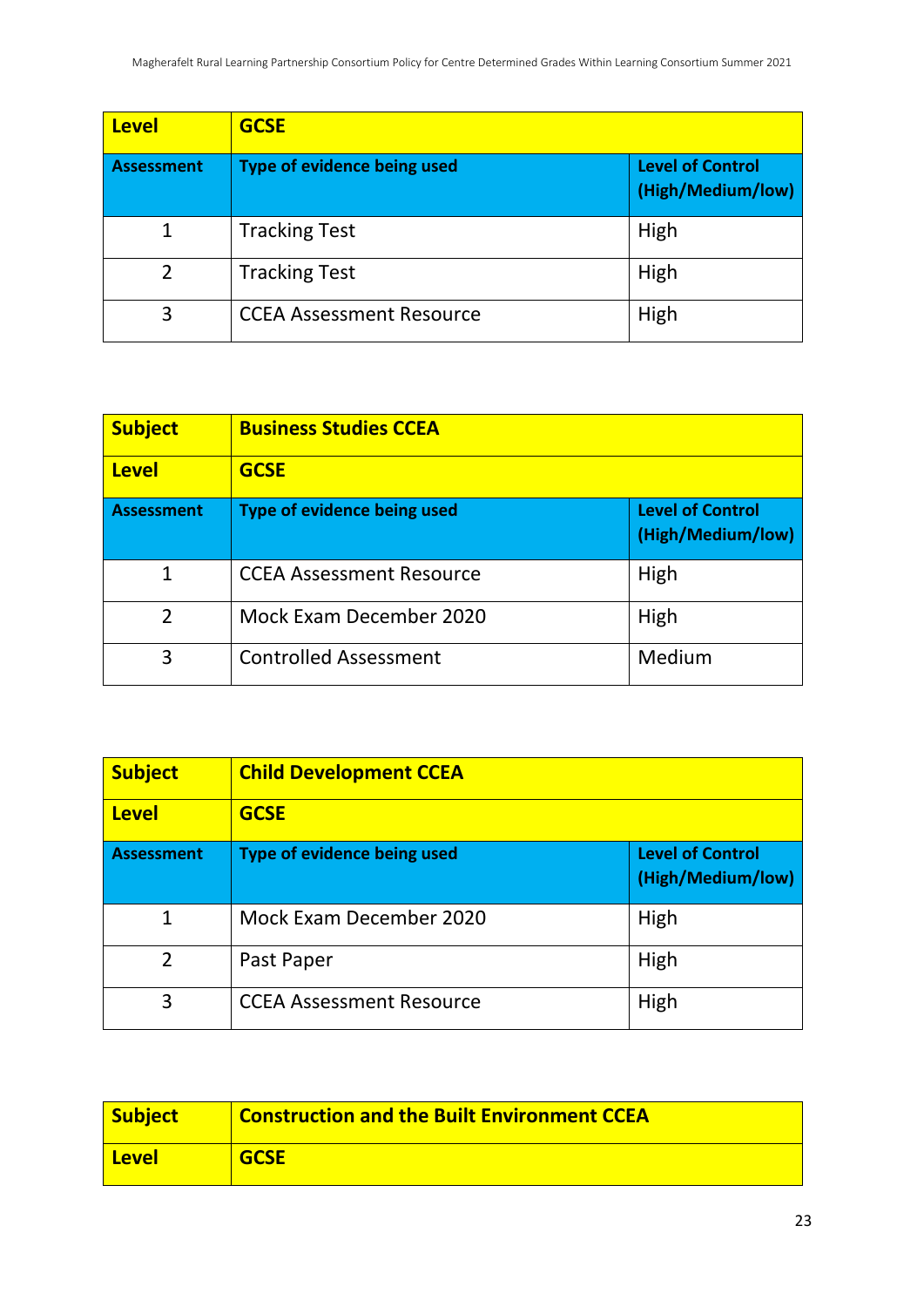| <b>Assessment</b> | Type of evidence being used              | <b>Level of Control</b><br>(High/Medium/low) |
|-------------------|------------------------------------------|----------------------------------------------|
|                   | Unit 2 - Class Test                      | High                                         |
| 2                 | Unit 4 – CAD Controlled Assessment       | Medium                                       |
| 3                 | Unit 2 - CCEA Assessment Resource (Exam) | High                                         |

| <b>Subject</b>    | <b>Digital Technology CCEA</b>                               |                                              |
|-------------------|--------------------------------------------------------------|----------------------------------------------|
| <b>Level</b>      | <b>GCSE</b>                                                  |                                              |
| <b>Assessment</b> | Type of evidence being used                                  | <b>Level of Control</b><br>(High/Medium/low) |
| 1                 | Mock Exam December 2020                                      | High                                         |
| $\overline{2}$    | St Conor's Mid Term Assessment (April<br>Completion)         | High                                         |
| 3                 | <b>CCEA 2021 Summer GDG21 Assessment</b><br><b>Resources</b> | High                                         |

| <b>Subject</b>    | <b>English Literature CCEA</b>                                  |                                              |
|-------------------|-----------------------------------------------------------------|----------------------------------------------|
| <b>Level</b>      | <b>GCSE</b>                                                     |                                              |
| <b>Assessment</b> | Type of evidence being used                                     | <b>Level of Control</b><br>(High/Medium/low) |
| $\mathbf{1}$      | Unit 2 Mock Exam, Section: A Drama                              | High                                         |
| $\overline{2}$    | CA Unit 3: Study of Shakespeare                                 | Medium                                       |
| 3                 | <b>CCEA Assessment Resource Unit 2, Section</b><br>$B - Poetry$ | High                                         |

| <b>Subject</b> | <b>Food and Nutrition CCEA</b> |
|----------------|--------------------------------|
| <u>  Level</u> | <b>GCSE</b>                    |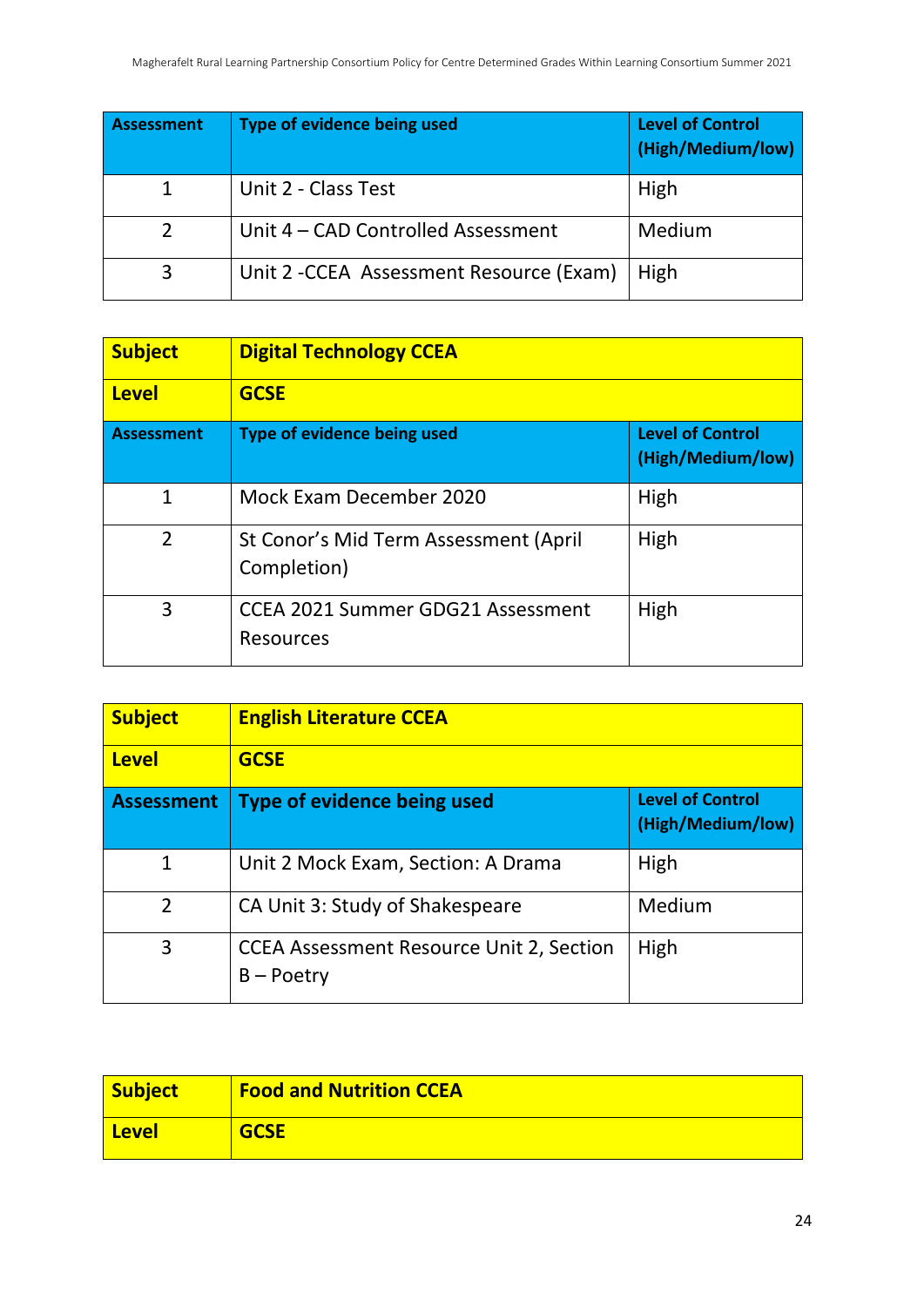| <b>Assessment</b> | Type of evidence being used     | <b>Level of Control</b><br>(High/Medium/low) |
|-------------------|---------------------------------|----------------------------------------------|
|                   | Mock Exam December 2020         | High                                         |
|                   | Past Paper                      | High                                         |
| 3                 | <b>CCEA Assessment Resource</b> | High                                         |

| <b>Subject</b>    | <b>French CCEA</b>                                                                 |      |
|-------------------|------------------------------------------------------------------------------------|------|
| <b>Level</b>      | <b>GCSE</b>                                                                        |      |
| <b>Assessment</b> | <b>Level of Control</b><br><b>Type of evidence being used</b><br>(High/Medium/low) |      |
| $\mathbf{1}$      | Listening - Past paper 2019                                                        | High |
| $\overline{2}$    | Writing – Past paper question                                                      | High |
| 3                 | CCEA Assessment Resource – Reading                                                 | High |

| <b>Subject</b>    | <b>Geography CCEA</b>                                                              |      |
|-------------------|------------------------------------------------------------------------------------|------|
| <b>Level</b>      | <b>GCSE</b>                                                                        |      |
| <b>Assessment</b> | <b>Level of Control</b><br><b>Type of evidence being used</b><br>(High/Medium/low) |      |
| $\mathbf{1}$      | Mock Exam December 2020                                                            | High |
| $\overline{2}$    | End of Topic Tracking Test on Development                                          | High |
| 3                 | <b>CCEA Assessment Resource</b>                                                    | High |

| <b>Subject</b> | <b>History CCEA</b> |
|----------------|---------------------|
| <b>Level</b>   | <b>GCSE</b>         |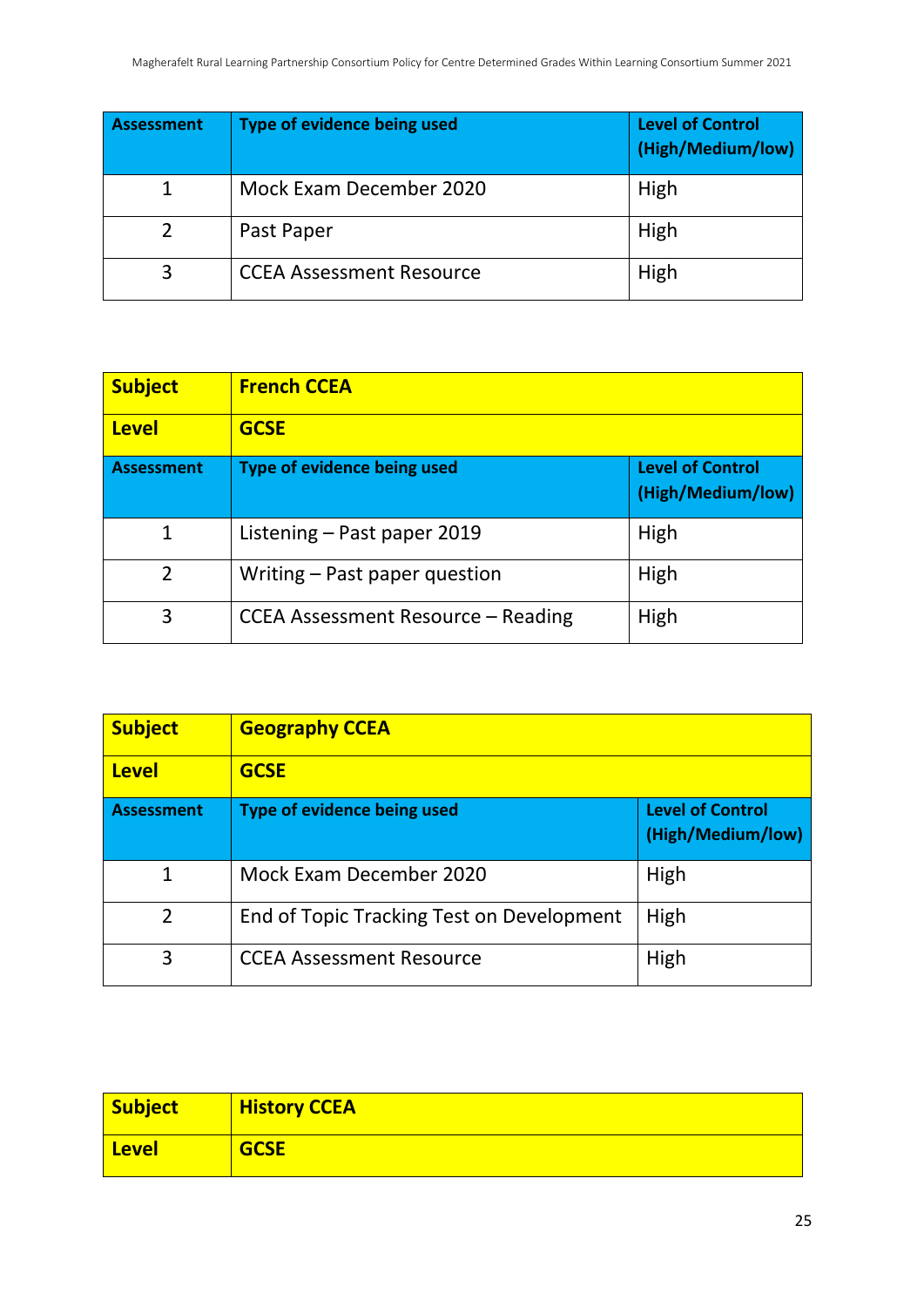| <b>Assessment</b> | <b>Type of evidence being used</b>                                       | <b>Level of Control</b><br>(High/Medium/low) |
|-------------------|--------------------------------------------------------------------------|----------------------------------------------|
| 1                 | Mock Exam December 2020.                                                 | High                                         |
| $\overline{2}$    | PPQ from 2019 paper all on Germany<br>Section                            | High                                         |
| 3                 | <b>CCEA Assessment Resource. All questions</b><br>answered, no omissions | High                                         |

| <b>Subject</b>    | <b>IRISH CCEA</b>                                            |                                              |
|-------------------|--------------------------------------------------------------|----------------------------------------------|
| <b>Level</b>      | <b>GCSE</b>                                                  |                                              |
| <b>Assessment</b> | Type of evidence being used                                  | <b>Level of Control</b><br>(High/Medium/low) |
| $\mathbf{1}$      | <b>CCEA PAST PAPER HIGHER WRITING</b><br>TASK-AO4 (14/04/21) | <b>HIGH</b>                                  |
| $\mathcal{P}$     | <b>CCEA LISTENING ASSESSMENT</b><br>RESOURCE-AO1 (12/05/21)  | HIGH                                         |
| 3                 | <b>CCEA READING ASSESSMENT</b><br>RESOURCE-AO3 (26/05/21)    | HIGH                                         |

Supplementary Evidence Collected-Halloween Higher Reading Past Paper, Winter Mock Listening & Reading Past Papers-All High Control

| <b>Subject</b> | <b>Learning for Life and Work CCEA</b> |
|----------------|----------------------------------------|
| <b>Level</b>   | <b>GCSE</b>                            |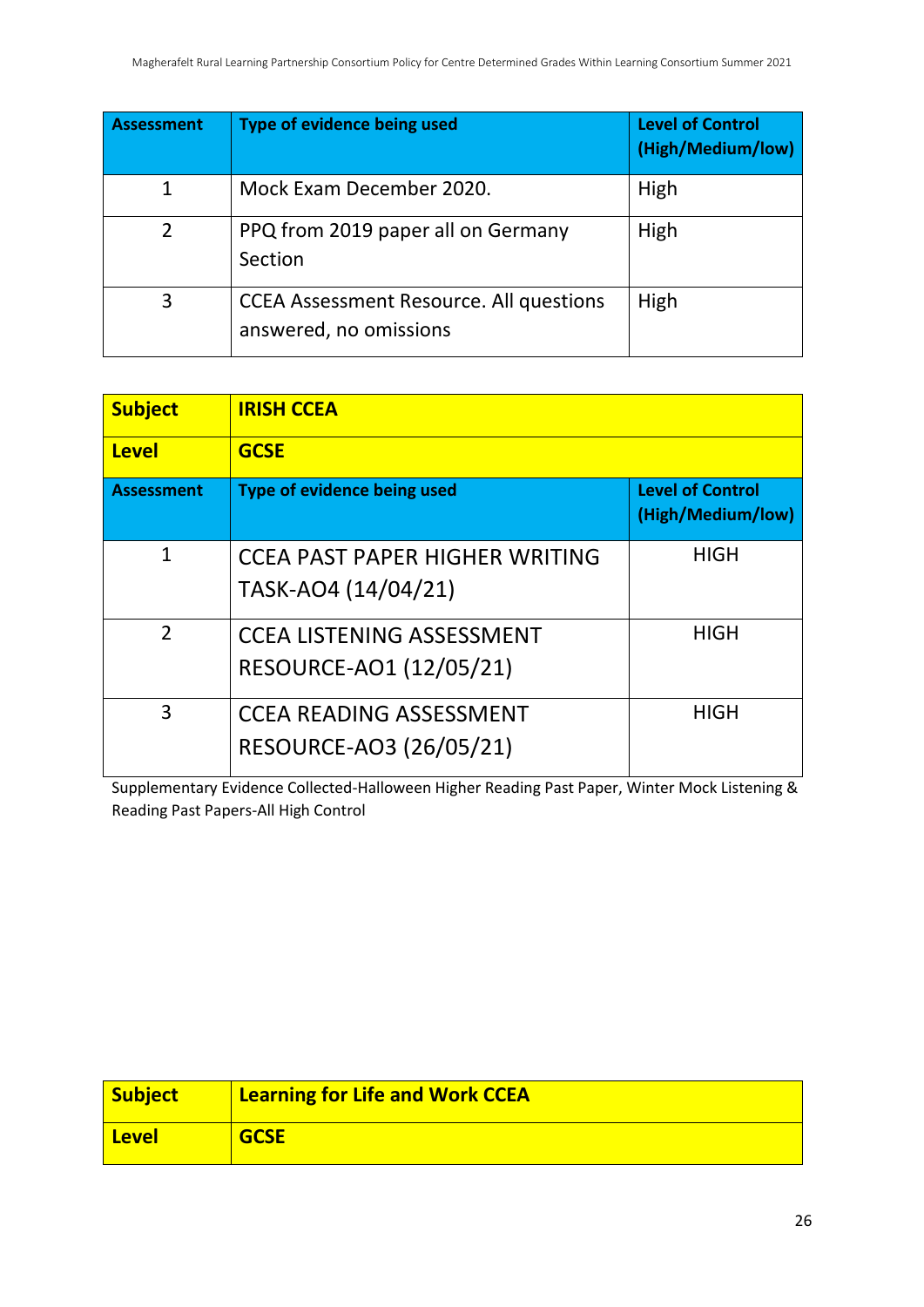| <b>Assessment</b> | Type of evidence being used                                        | <b>Level of Control</b><br>(High/Medium/low) |
|-------------------|--------------------------------------------------------------------|----------------------------------------------|
| 1                 | <b>CCEA Assessment Resource (Unit 2 -</b><br>Personal Development) | High                                         |
| 2                 | Mock Exam December 2020(Employability)                             | High                                         |
| 3                 | Controlled Assessment Task (Part A and<br>Part B)                  | Medium                                       |

| <b>Subject</b>    | <b>MVRUS CCEA</b>               |                                              |
|-------------------|---------------------------------|----------------------------------------------|
| <b>Level</b>      | <b>GCSE</b>                     |                                              |
| <b>Assessment</b> | Type of evidence being used     | <b>Level of Control</b><br>(High/Medium/low) |
| 1                 | <b>CCEA Assessment Resource</b> | High                                         |
| $\overline{2}$    | Mock Exam December 2020         | High                                         |
| 3                 | Halloween Assessment - Oct 2020 | High                                         |

| <b>Subject</b>    | <b>Occupational Studies CCEA</b> |                                              |
|-------------------|----------------------------------|----------------------------------------------|
| <b>Level</b>      | <b>GCSE</b>                      |                                              |
| <b>Assessment</b> | Type of evidence being used      | <b>Level of Control</b><br>(High/Medium/low) |
| $\mathbf{1}$      | Health & Safety                  | Medium                                       |
| $\overline{2}$    | Data storage                     | Medium                                       |
| 3                 | Dealing with customer complaints | Medium                                       |

| <b>Subject</b> | Physical Education Wjec eduqas l |
|----------------|----------------------------------|
|                |                                  |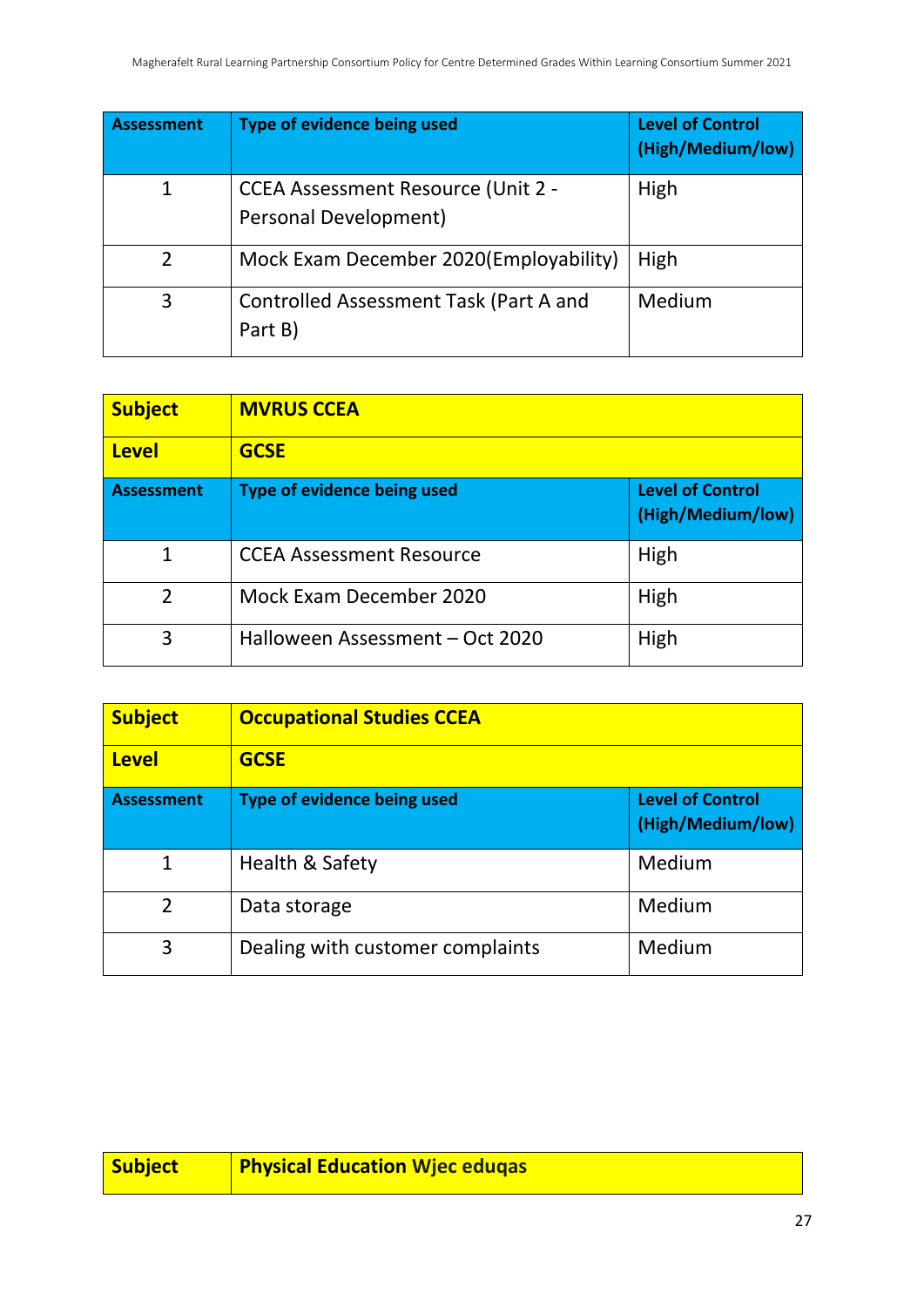| <b>Level</b>      | <b>GCSE</b>                                                 |                                              |
|-------------------|-------------------------------------------------------------|----------------------------------------------|
| <b>Assessment</b> | Type of evidence being used                                 | <b>Level of Control</b><br>(High/Medium/low) |
| 1                 | Mock Exam December 2020                                     | High                                         |
| $\overline{2}$    | Internal Assessment (May) – on material<br>sent from Edugas | High                                         |
| 3                 | <b>Practical Assessment</b>                                 | Medium                                       |

| <b>Subject</b>    | <b>Religious Studies CCEA</b>                                             |                                              |
|-------------------|---------------------------------------------------------------------------|----------------------------------------------|
| <b>Level</b>      | <b>GCSE</b>                                                               |                                              |
| <b>Assessment</b> | Type of evidence being used                                               | <b>Level of Control</b><br>(High/Medium/low) |
| $\mathbf{1}$      | Unit 6: Topic Test: Modern Warfare<br>(A01 & A02)                         | High                                         |
| $\overline{2}$    | Unit 6: Topic Test: Contemporary Issues in<br>Christianity<br>(A01 & A02) | High                                         |
| 3                 | Unit 6: CCEA Assessment Resource<br>(A01 & A02)                           | High                                         |

| <b>Subject</b> | <b>Technology and Design AQA</b> |
|----------------|----------------------------------|
|----------------|----------------------------------|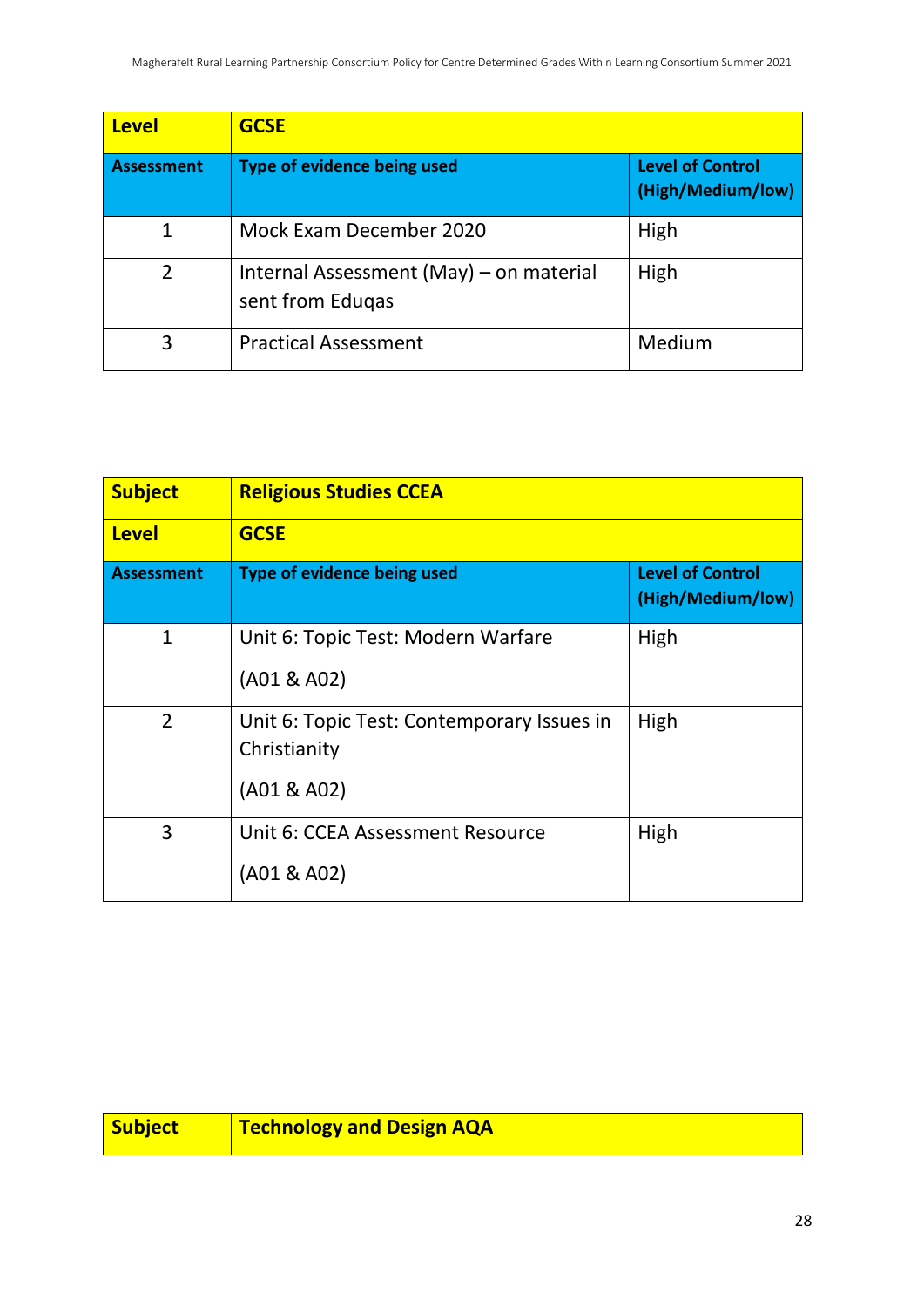| <b>Level</b>      | <b>GCSE</b>                        |                                              |
|-------------------|------------------------------------|----------------------------------------------|
| <b>Assessment</b> | <b>Type of evidence being used</b> | <b>Level of Control</b><br>(High/Medium/low) |
| 1                 | Mock Exam December 2020            | High                                         |
| $\overline{2}$    | Coursework                         | High                                         |
| 3                 | AQA Past Paper - Section A         | Medium                                       |

**(Appendix 2)**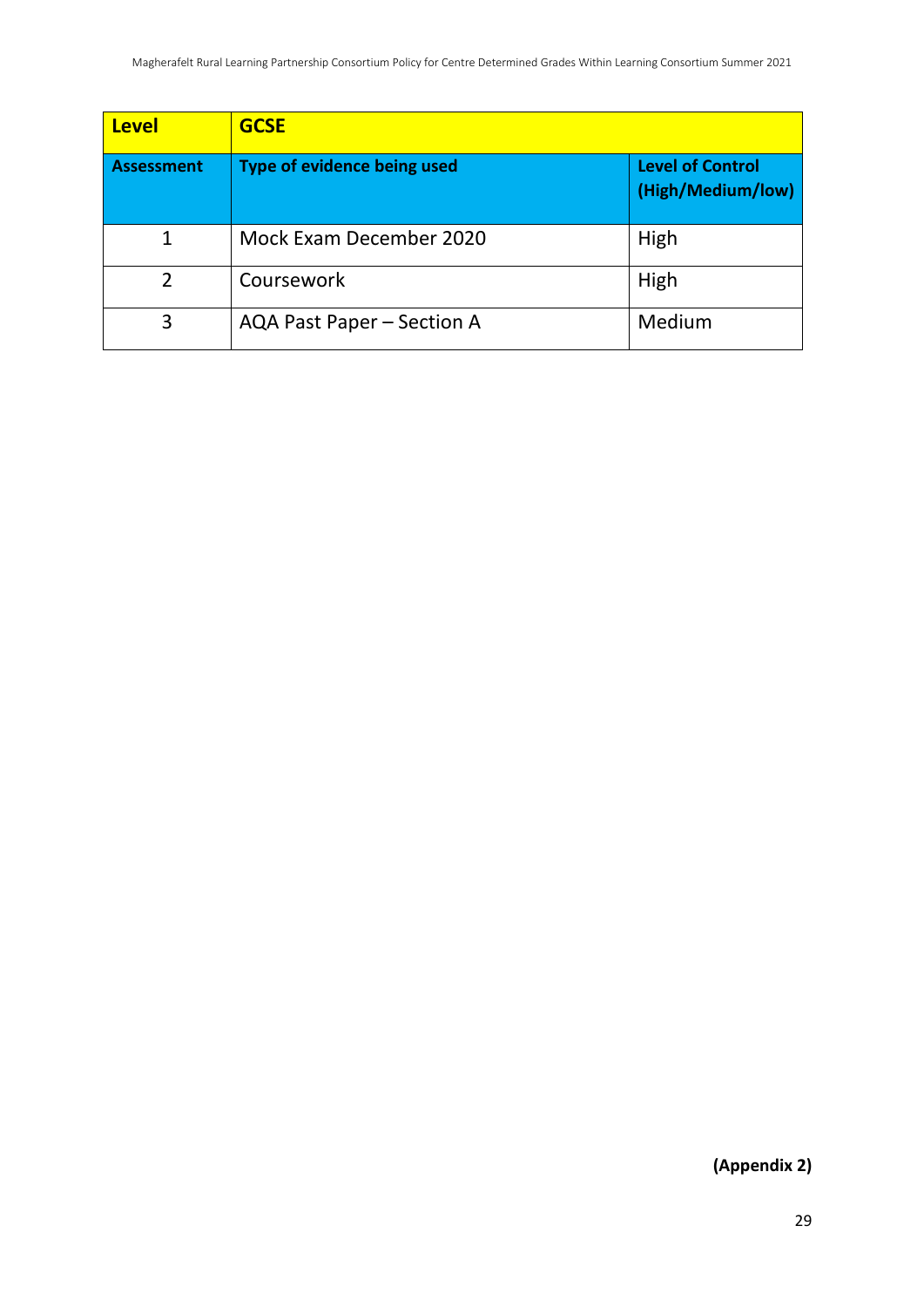# **A2 level Subject Assessment Evidence**

Please note these are the individual subject assessments that will be used to collect evidence to determine each candidate's grade.

| <b>Subject</b>    | <b>Biology</b>                         |                                              |
|-------------------|----------------------------------------|----------------------------------------------|
| Level             | A2.                                    |                                              |
| <b>Assessment</b> | <b>Type of evidence being used</b>     | <b>Level of Control</b><br>(High/Medium/low) |
| 1                 | Christmas Mock Exam 2020               | High                                         |
| $\mathfrak{D}$    | <b>CCEA Assessment Resource Unit 1</b> | High                                         |
| 3                 | <b>CCEA Assessment Resource Unit 2</b> | High                                         |

| <b>Subject</b>    | <b>Chemistry</b>                   |                                              |
|-------------------|------------------------------------|----------------------------------------------|
| <b>Level</b>      | A2                                 |                                              |
| <b>Assessment</b> | <b>Type of evidence being used</b> | <b>Level of Control</b><br>(High/Medium/low) |
| 1                 | A2 Past Paper Unit 1               | High                                         |
| $\overline{2}$    | A2 Repurposed Paper Unit 1         | High                                         |
| 3                 | A2 Repurposed Paper Unit 3         | High                                         |

| <b>Subject</b>    | <b>English Literature</b>                                    |                                              |
|-------------------|--------------------------------------------------------------|----------------------------------------------|
| Level             | A2.                                                          |                                              |
| <b>Assessment</b> | Type of evidence being used                                  | <b>Level of Control</b><br>(High/Medium/low) |
| 1                 | Mock Exam December 2020, Unit 2,<br>section B: Unseen Poetry | High                                         |
| $\overline{2}$    | Unit 3: Independent Study                                    | Medium                                       |
| 3                 | <b>CCEA Assessment Resource Unit 2</b>                       | High                                         |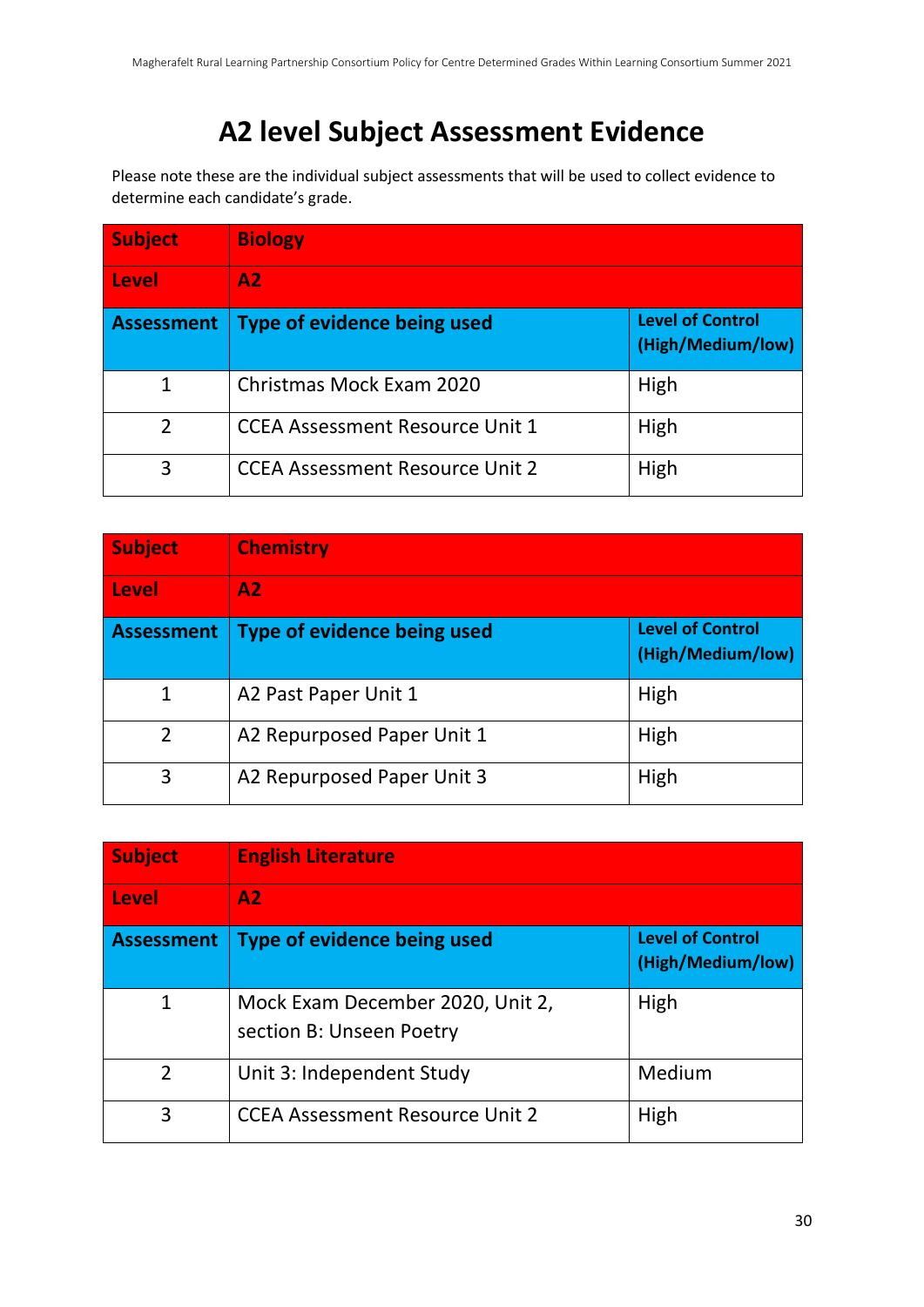| <b>Subject</b>    | <b>Geography</b>                |                                              |
|-------------------|---------------------------------|----------------------------------------------|
| Level             | A2                              |                                              |
| <b>Assessment</b> | Type of evidence being used     | <b>Level of Control</b><br>(High/Medium/low) |
| 1                 | Christmas Mock Exam 2020        | High                                         |
| $\overline{2}$    | Mock test CCEA A22 2018         | High                                         |
| 3                 | <b>CCEA Assessment Material</b> | High                                         |

| <b>Subject</b>    | <b>Health and Social Care</b>                |                                              |
|-------------------|----------------------------------------------|----------------------------------------------|
| Level             | A2                                           |                                              |
| <b>Assessment</b> | <b>Type of evidence being used</b>           | <b>Level of Control</b><br>(High/Medium/low) |
| $\mathbf 1$       | A2 2: Body Systems & Physiological Disorders | Medium                                       |
| $\overline{2}$    | A2 1 Applied Research                        | Medium                                       |
| 3                 | A2 5 Supporting the Family                   | Medium                                       |

Supplementary Evidence A2 4: Public Health Medium

| <b>Subject</b>    | <b>IRISH</b>                                                         |                                              |
|-------------------|----------------------------------------------------------------------|----------------------------------------------|
| <b>Level</b>      | A2                                                                   |                                              |
| <b>Assessment</b> | Type of evidence being used                                          | <b>Level of Control</b><br>(High/Medium/low) |
| 1                 | <b>CCEA EXTENDED WRITING PAST PAPER-</b><br>AO2, AO3, AO4 (13/04/21) | <b>HIGH</b>                                  |
| $\overline{2}$    | <b>CCEA LISTENING ASSESSMENT RESOURCE-</b><br>AO1 (06/05/21)         | <b>HIGH</b>                                  |
| 3                 | <b>CCEA READING ASSESSMENT RESOURCE-</b><br>AO2 (13/05/21)           | <b>HIGH</b>                                  |

Supplementary Evidence Collected-Halloween & Winter Mock Assessments-All High Control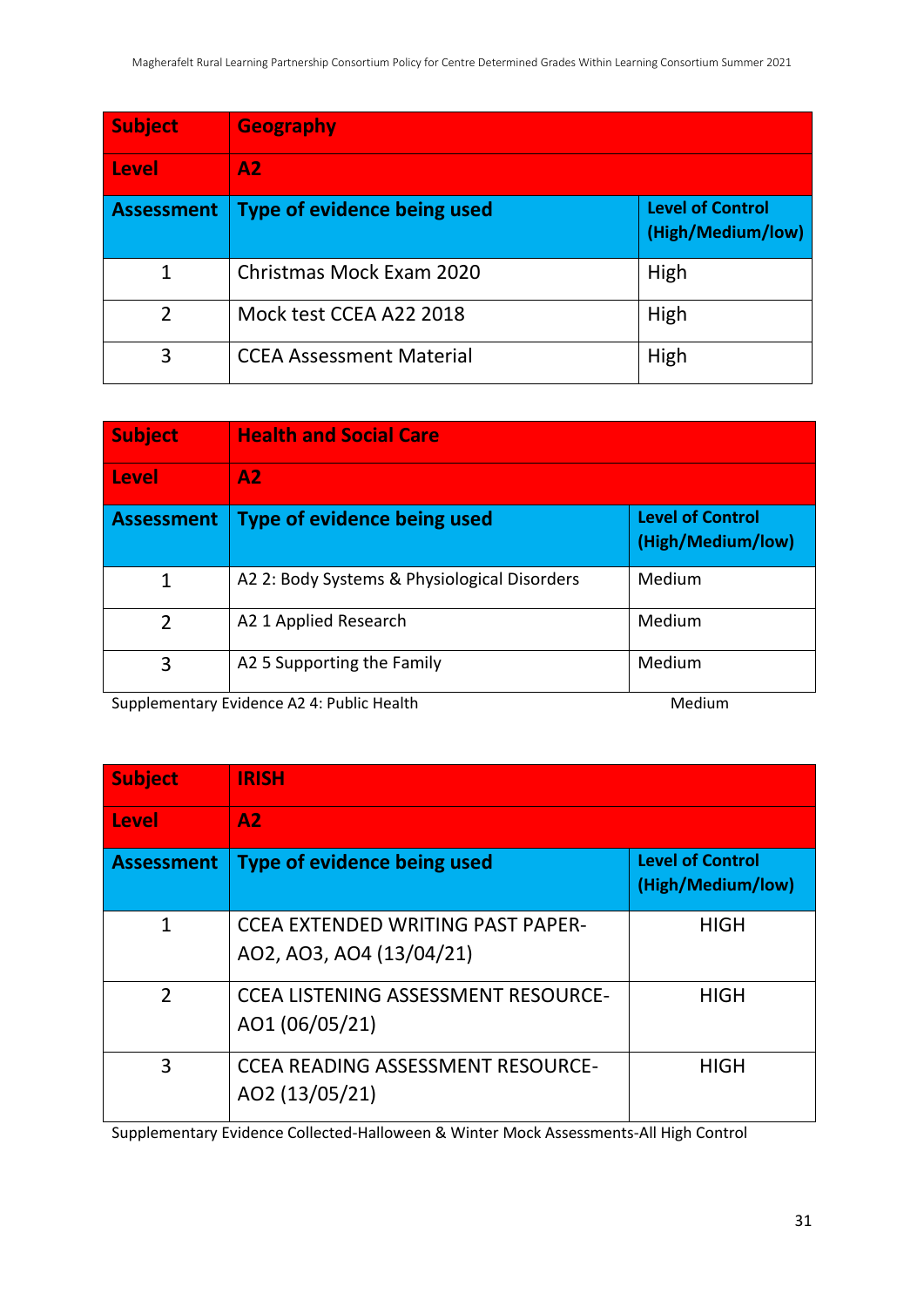| <b>Subject</b>    | <b>OCR Cambridge Technicals in IT</b> |                                              |
|-------------------|---------------------------------------|----------------------------------------------|
| Level             | A2                                    |                                              |
| <b>Assessment</b> | <b>Type of evidence being used</b>    | <b>Level of Control</b><br>(High/Medium/low) |
| 1                 | Unit 12 - Website Production          | High                                         |
| $\overline{2}$    | Unit $6 - E$ Commerce                 | High                                         |
|                   |                                       |                                              |

| <b>Subject</b>    | <b>Maths</b>                    |                                              |
|-------------------|---------------------------------|----------------------------------------------|
| Level             | A2.                             |                                              |
| <b>Assessment</b> | Type of evidence being used     | <b>Level of Control</b><br>(High/Medium/low) |
| 1                 | <b>Class Tracking Test</b>      | High                                         |
| $\overline{2}$    | <b>Class Tracking Test</b>      | High                                         |
| 3                 | <b>CCEA Assessment resource</b> | High                                         |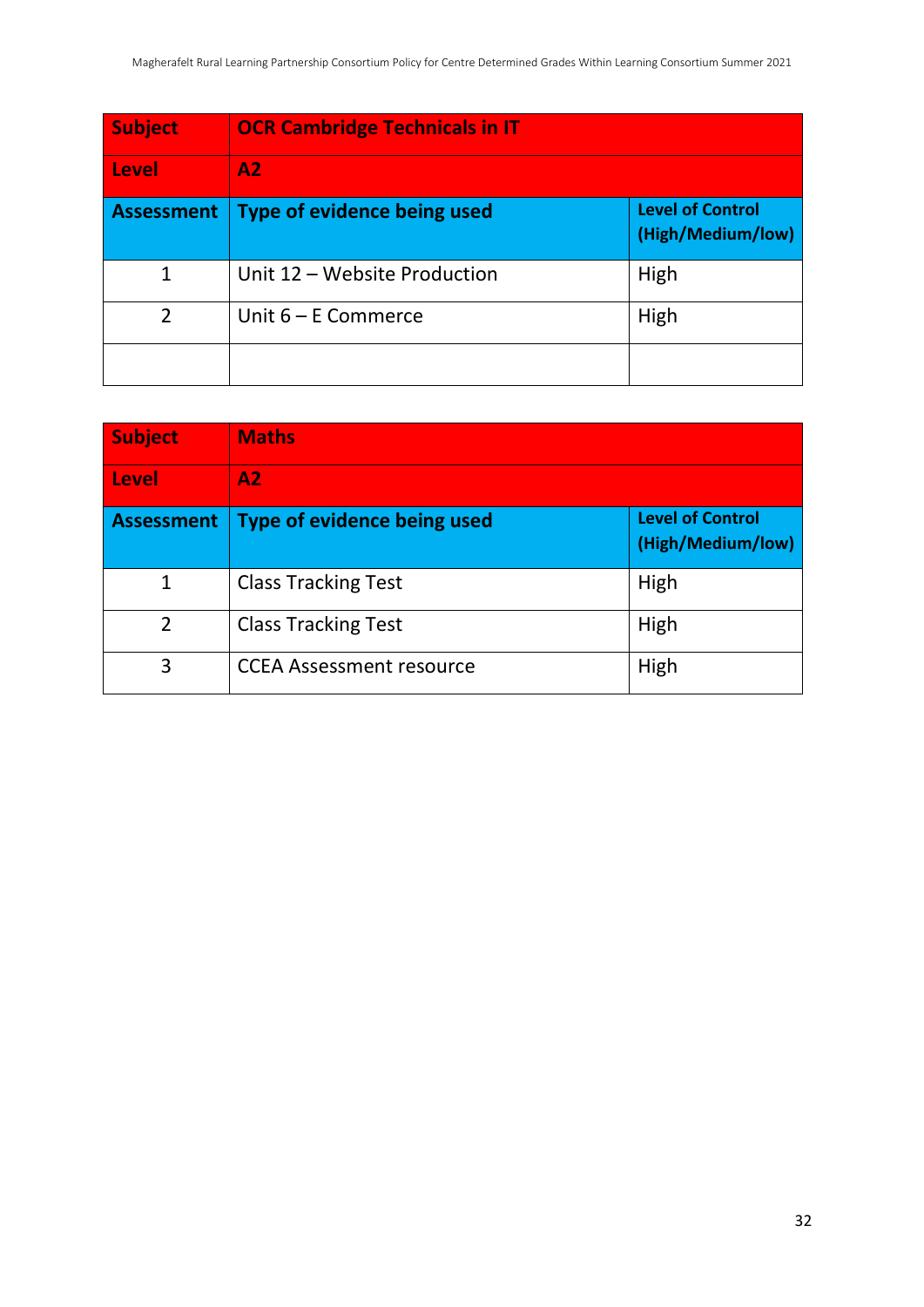| <b>Subject</b>    | <b>Religious Studies</b>                             |                                              |
|-------------------|------------------------------------------------------|----------------------------------------------|
| <b>Level</b>      | A2                                                   |                                              |
| <b>Assessment</b> | Type of evidence being used                          | <b>Level of Control</b><br>(High/Medium/low) |
| $\mathbf{1}$      | Unit 5: Topic 2 Timed essay                          | High                                         |
|                   | (A01 & A02)                                          |                                              |
| 2                 | Unit 5: Synoptic Question Timed essay<br>(A01 & A02) | High                                         |
| 3                 | Unit 5: CCEA Assessment Resource                     | High                                         |
|                   | (A01 & A02)                                          |                                              |

| <b>Subject</b>    | <b>Technology AQA</b>              |                                              |
|-------------------|------------------------------------|----------------------------------------------|
| <b>Level</b>      | A2                                 |                                              |
| <b>Assessment</b> | Type of evidence being used        | <b>Level of Control</b><br>(High/Medium/low) |
|                   | Christmas Mock Exam 2020 (Paper 1) | High                                         |
|                   | Coursework                         | High                                         |
| 3                 | <b>Assessment Paper 2</b>          | Medium                                       |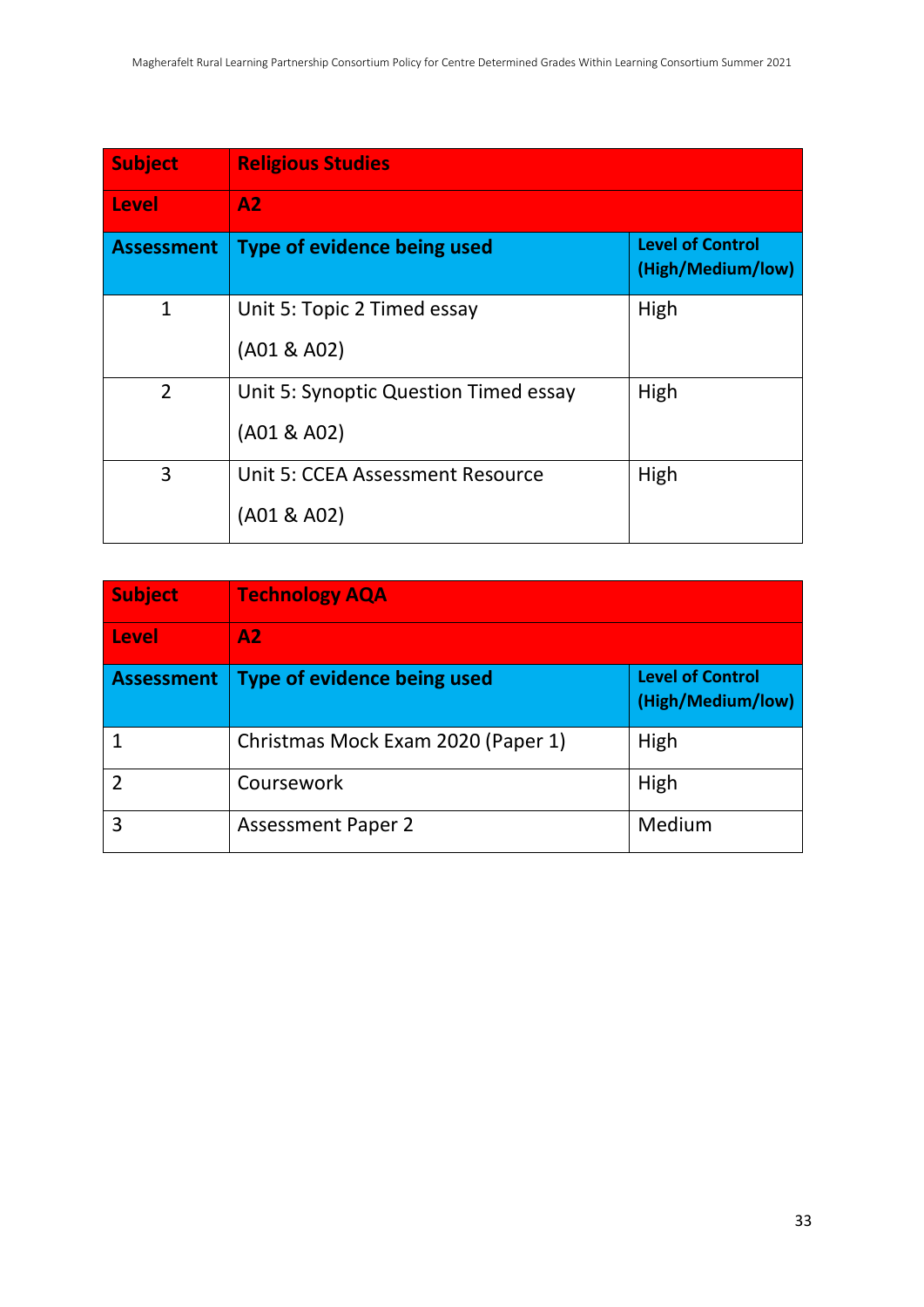# **AS level Subject Assessment Evidence**

Please note these are the individual subject assessments that will be used to collect evidence to determine each candidate's grade

| <b>Subject</b>    | <b>Biology</b>                         |                                              |
|-------------------|----------------------------------------|----------------------------------------------|
| <b>Level</b>      | <b>AS</b>                              |                                              |
| <b>Assessment</b> | Type of evidence being used            | <b>Level of Control</b><br>(High/Medium/low) |
| $\mathbf{1}$      | Christmas Mock Exam 2020               | High                                         |
| $\mathfrak{p}$    | <b>CCEA Assessment Resource Unit 1</b> | High                                         |
| 3                 | <b>CCEA Assessment Resource Unit 2</b> | High                                         |

| <b>Subject</b>    | <b>Chemistry</b>                   |                                              |
|-------------------|------------------------------------|----------------------------------------------|
| <b>Level</b>      | <b>AS</b>                          |                                              |
| <b>Assessment</b> | <b>Type of evidence being used</b> | <b>Level of Control</b><br>(High/Medium/low) |
| $\mathbf{1}$      | AS Past Paper Unit 1               | High                                         |
| $\overline{2}$    | AS Repurposed Paper Unit 1         | High                                         |
| 3                 | AS Repurposed Paper Unit 3         | High                                         |

| <b>Subject</b>    | <b>Health &amp; Social Care</b>  |                                              |
|-------------------|----------------------------------|----------------------------------------------|
| <b>Level</b>      | <b>AS</b>                        |                                              |
| <b>Assessment</b> | Type of evidence being used      | <b>Level of Control</b><br>(High/Medium/low) |
| $\mathbf{1}$      | AS2 - Communication in HSC & EYS | Medium                                       |
| $\overline{2}$    | AS1 – Promoting Quality Care     | Medium                                       |
| 3                 | AS4 - Safeguarding Children      | Medium                                       |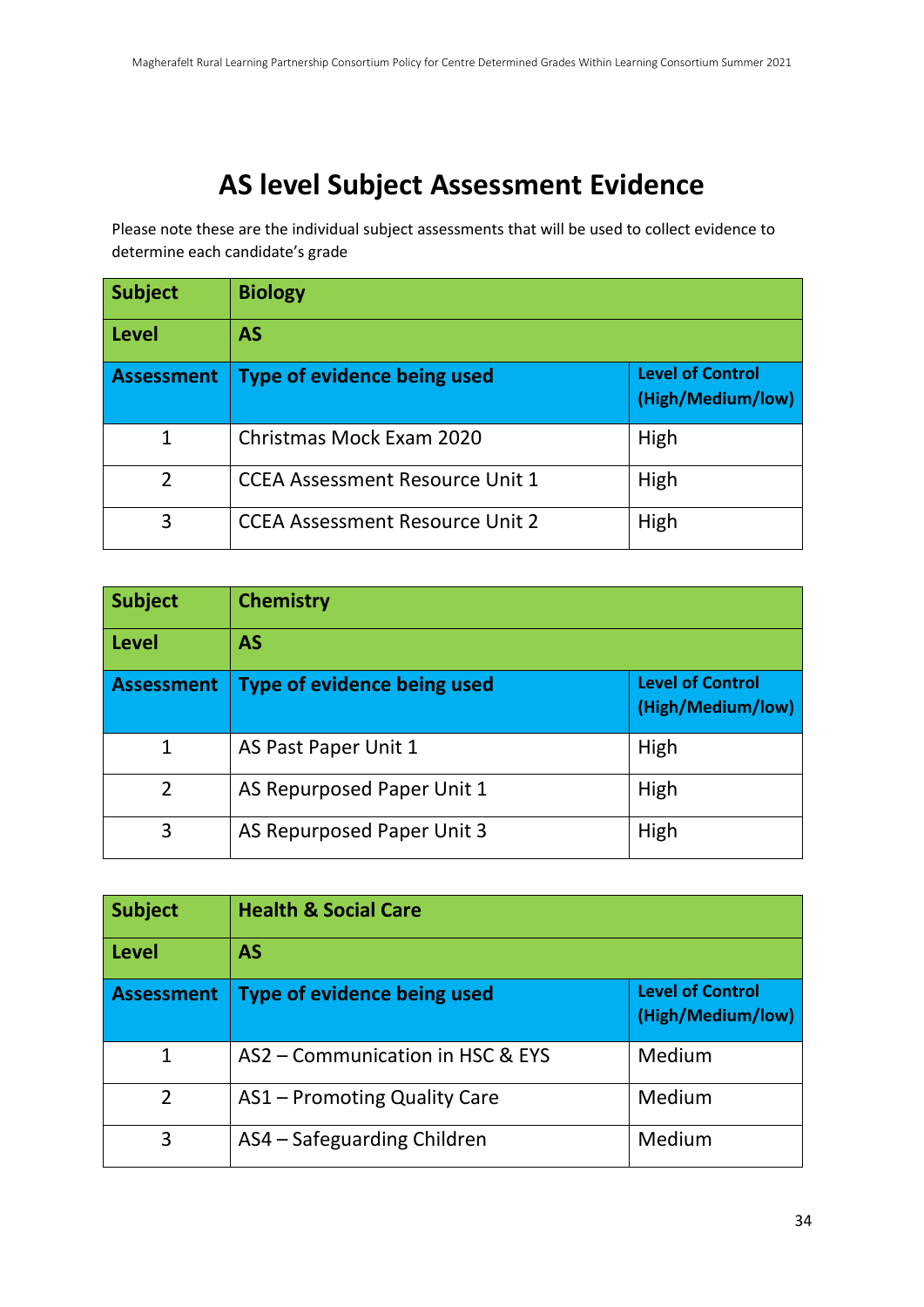# Supplementary Evidence- AS6 – Holistic Therapies Medium

| <b>Subject</b>    | <b>History</b>                                                              |                                              |
|-------------------|-----------------------------------------------------------------------------|----------------------------------------------|
| <b>Level</b>      | <b>AS</b>                                                                   |                                              |
| <b>Assessment</b> | Type of evidence being used                                                 | <b>Level of Control</b><br>(High/Medium/low) |
| 1                 | Mock Exam December 2020– CCEA paper<br>2019.                                | High                                         |
| $\overline{2}$    | Past Paper Question from 2018 paper -<br>AO3, question 2B, 30mark question. | High                                         |
| 3                 | <b>CCEA Assessment Resource- no omissions.</b>                              | High                                         |

| <b>Subject</b>    | <b>OCR Cambridge Technicals in IT</b>      |                                              |
|-------------------|--------------------------------------------|----------------------------------------------|
| Level             | AS                                         |                                              |
| <b>Assessment</b> | Type of evidence being used                | <b>Level of Control</b><br>(High/Medium/low) |
| 1                 | Unit $1$ – Communication and Employability | High                                         |
| $\overline{2}$    | Unit 2 – Information Systems               | High                                         |
| 3                 |                                            |                                              |

| <b>Subject</b>    | <b>Life &amp; Health Sciences</b><br><b>AS</b> |                                              |
|-------------------|------------------------------------------------|----------------------------------------------|
| <b>Level</b>      |                                                |                                              |
| <b>Assessment</b> | <b>Type of evidence being used</b>             | <b>Level of Control</b><br>(High/Medium/low) |
| $\mathbf{1}$      | Unit 2. Human Body Systems - Internal          | High                                         |
|                   | <b>Tracking Assessment</b>                     |                                              |
| $\overline{2}$    | Unit 2. Human Body Systems - CCEA              | <b>High</b>                                  |
|                   | <b>Assessment Resource</b>                     |                                              |
| 3                 | Unit 3. Aspects of Physical Chemistry in       | <b>High</b>                                  |
|                   | Industrial Processes - CCEA Assessment         |                                              |
|                   | Resource                                       |                                              |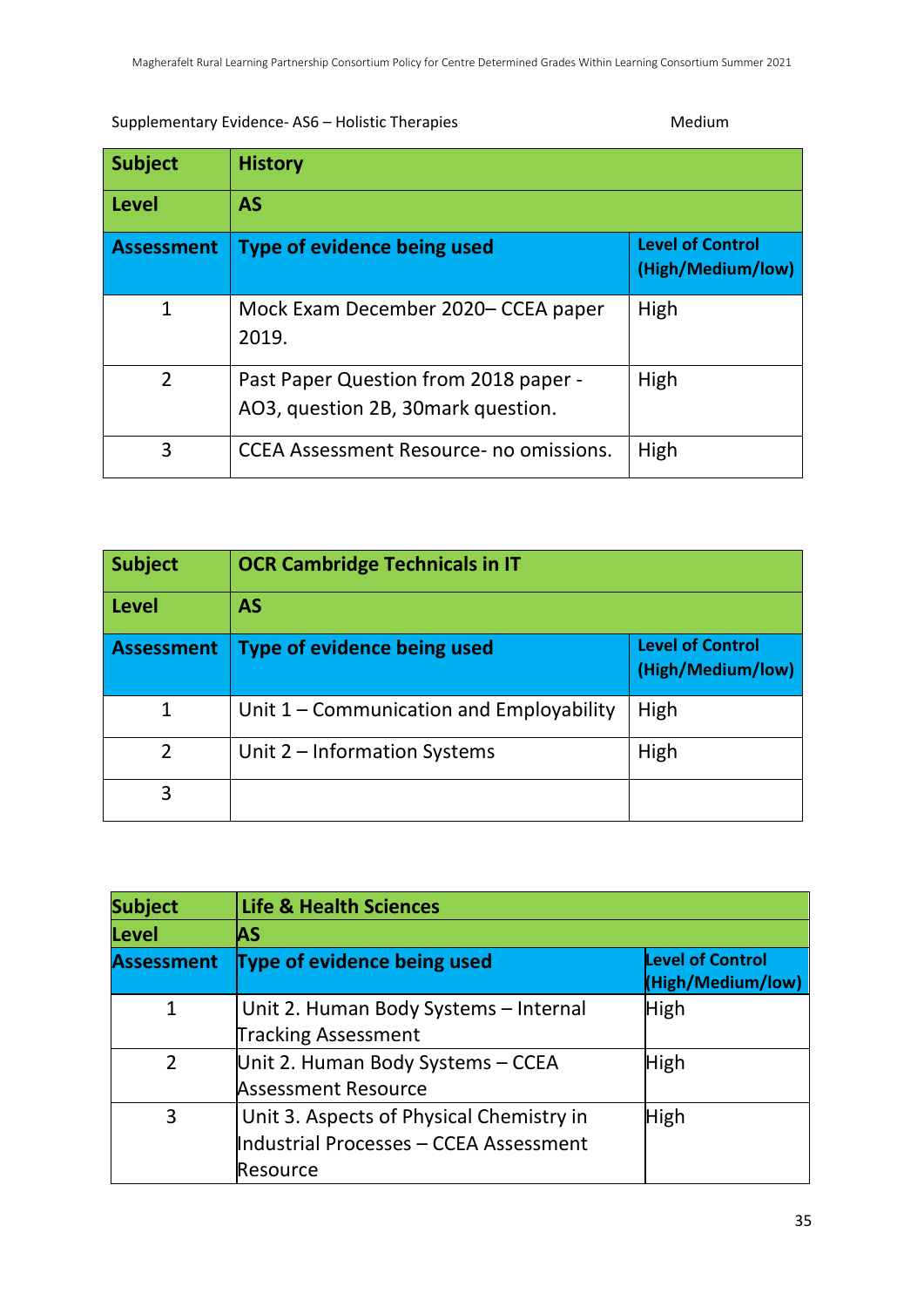| <b>Subject</b>    | <b>Maths</b>                       |                                              |
|-------------------|------------------------------------|----------------------------------------------|
| Level             | AS                                 |                                              |
| <b>Assessment</b> | <b>Type of evidence being used</b> | <b>Level of Control</b><br>(High/Medium/low) |
| 1                 | <b>Class Tracking Test</b>         | High                                         |
| $\overline{2}$    | <b>Class Tracking Test</b>         | High                                         |
| 3                 | <b>CCEA Assessment Resource</b>    | High                                         |

| <b>Subject</b>    | <b>Moving Image Arts</b>    |                                              |
|-------------------|-----------------------------|----------------------------------------------|
| <b>Level</b>      | <b>AS</b>                   |                                              |
| <b>Assessment</b> | Type of evidence being used | <b>Level of Control</b><br>(High/Medium/low) |
| $\mathbf{1}$      | AS Unit 1 Essay             | Medium                                       |
| $\overline{2}$    | AS Unit 1 Preparation       | Medium                                       |
| 3                 | AS Unit 1: Final Film       | Medium                                       |

| <b>Subject</b>    | <b>Religious Studies</b>         |                                              |  |
|-------------------|----------------------------------|----------------------------------------------|--|
| <b>Level</b>      | <b>AS</b>                        |                                              |  |
| <b>Assessment</b> | Type of evidence being used      | <b>Level of Control</b><br>(High/Medium/low) |  |
| $\mathbf{1}$      | Unit 1: Topic 1 Timed essay      | High                                         |  |
|                   | (A01 & A02)                      |                                              |  |
| $\overline{2}$    | Unit 1: Topic 3 Timed essay      | High                                         |  |
|                   | (A01 & A02)                      |                                              |  |
| 3                 | Unit 1: CCEA Assessment Resource | High                                         |  |
|                   | (A01 & A02)                      |                                              |  |